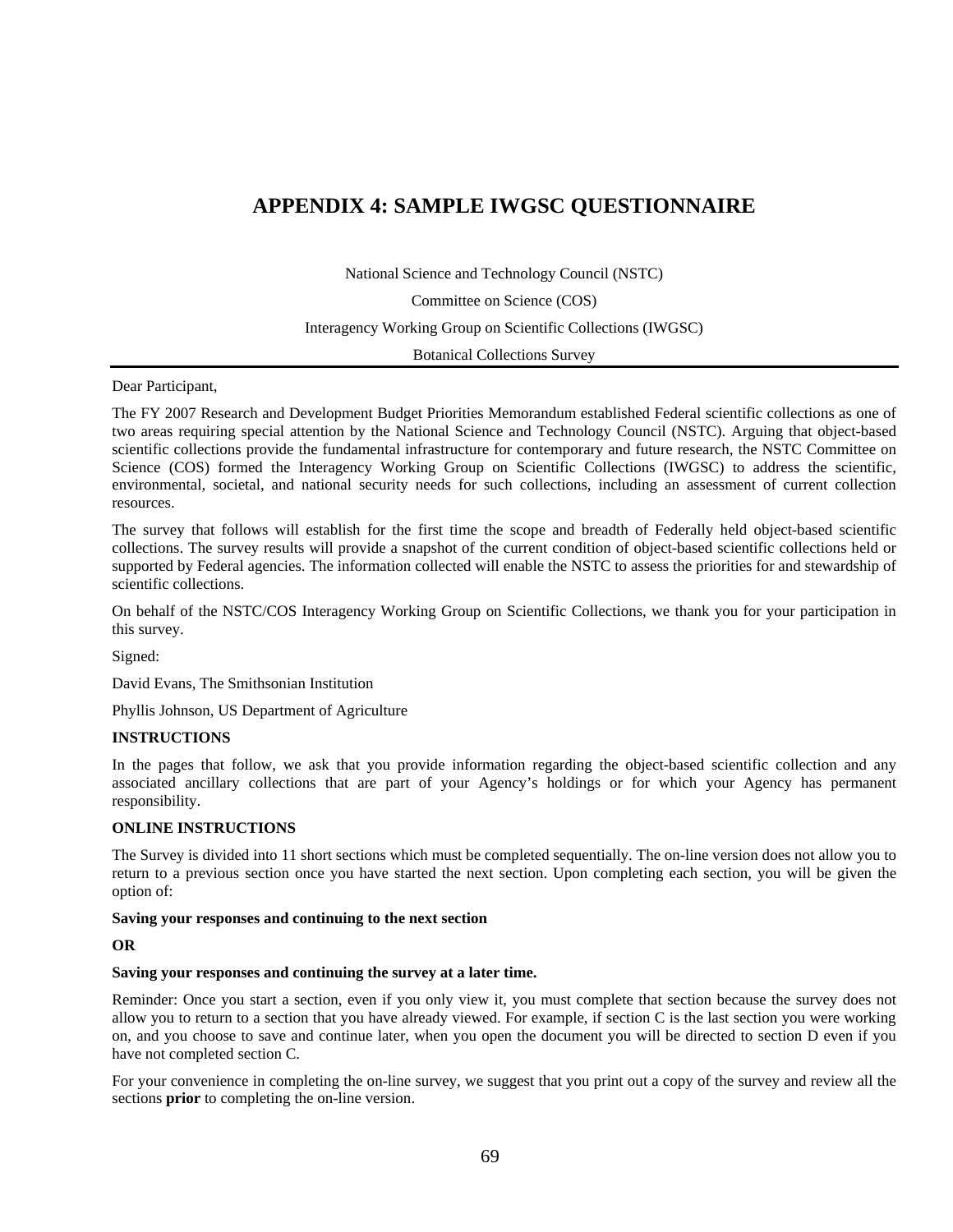### **FOR FURTHER INFORMATION**

If you have any questions about this survey, please contact William Tompkins [\[tompkinw@osia.si.edu](mailto:tompkinw@osia.si.edu)], 202-357-3125.

### **DEADLINE**

 In order for us to include your response with those of all other participating agencies, we ask that you complete this survey no later than **June 2, 2006**.

## **COLLECTIONS INCLUDED IN THIS SURVEY**

 report on up to 6 separate collections. This survey includes only object-based scientific collections maintained or financially supported by the Federal Government, and any ancillary materials directly related to the object-based scientific collections. The survey is designed to allow you to

"Object-based scientific collections" are defined as collections primarily acquired, maintained and used for scientific research, such as natural and physical science specimens, living animals and plants, archaeological and ethnographic objects, or technological objects of current or contemporary design.

 "Ancillary collections" include important materials that are associated with an object-based scientific collection, but only if that might reside in databases. the material is directly used for scientific research, such as archival and library materials, audio and visual media, and data

### **COLLECTIONS EXCLUDED FROM THIS SURVEY**

dynamics, failure propagation, or other related phenomena. Historic and artistic collections that **do not function** as scientific collections are excluded from the survey. For example, a collection of wreckage from an aircraft accident would fall outside the scope of the survey if it were part of a current investigation, maintained for historical purposes only, or otherwise closed to access. However, this same collection would be within the scope of the survey if it were being maintained for the use of researchers who are researching metal fatigue, fire

Library collections are also excluded unless the collection is in support of the research objects themselves.

Collections of data (both analog and digital) or databases containing such data are **excluded** from this survey unless those data collections are associated with an object-based scientific collection and are used directly to support the conduct of scientific research, in which case they may be treated as ancillary collections. (See "Ancillary collections" definition above).

 Independent, non-object based collections of data are not included in this survey as the NSTC/COS plans a separate study of those collections.

#### **INFORMATION TO BE PROVIDED BY SECTION**

Reporting Unit Information

- A. Description of the Reporting Unit
- 
- B. Purpose and Use of the Collection C. Scope and Size of the Collection
- D. Condition of the Collection
- E. Care and Preservation of the Collection
- F. Collection Documentation and Accessibility
- G. Collection Funding
- H. Policies and Procedures
- I. Collection Staffing
- J. Additional Questions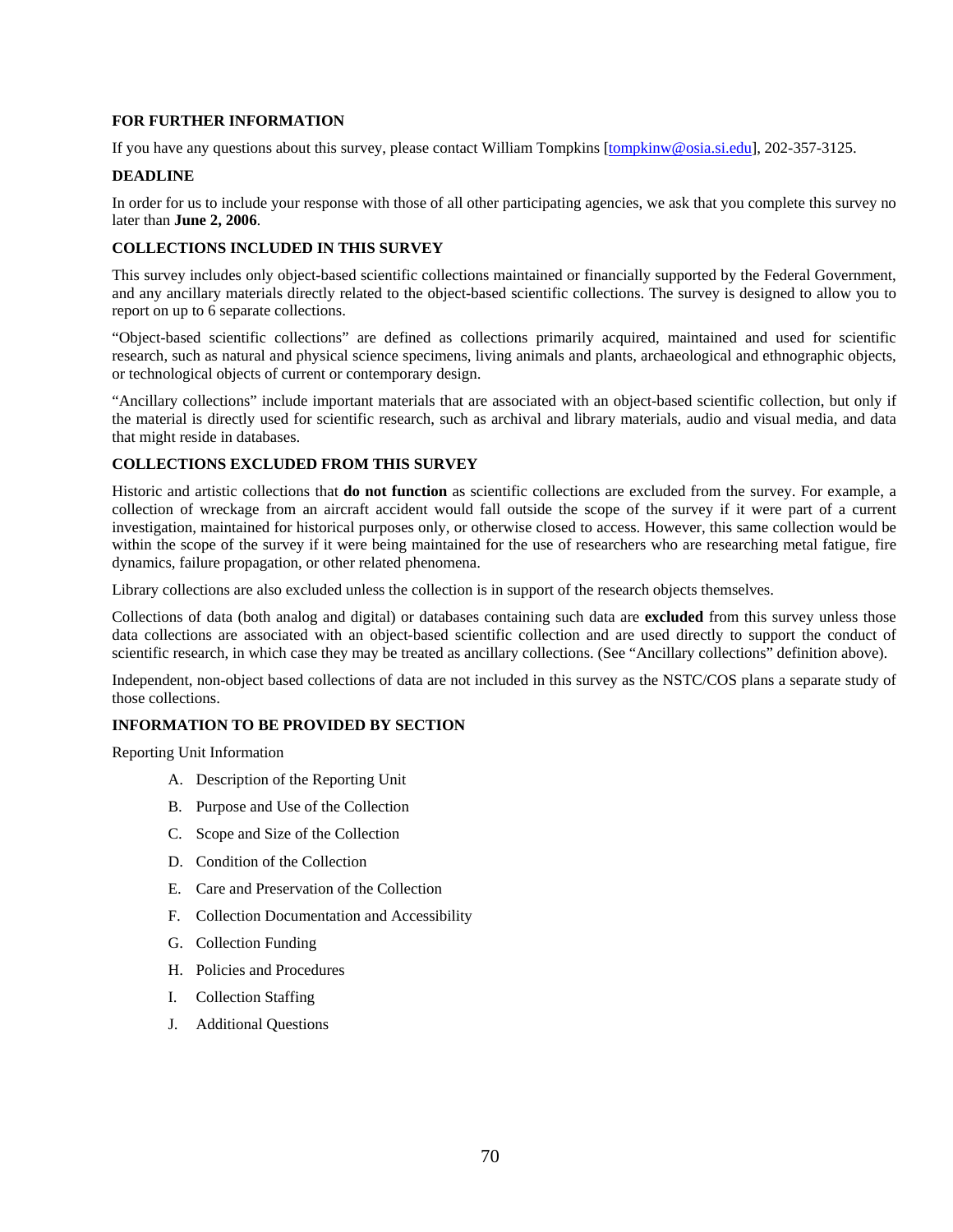# **A. Reporting Unit Information**

**In this section, we ask that you provide the name of your reporting unit, parent organization, and the name of the individual completing the survey complete with contact information.** 

**A-1.** 

Name of the reporting unit:

Street Address:

City, State, Zip:

## **A-2.**

Name of parent agency or organization, if applicable:

## **A-3.**

Name of the individual completing this survey:

Title: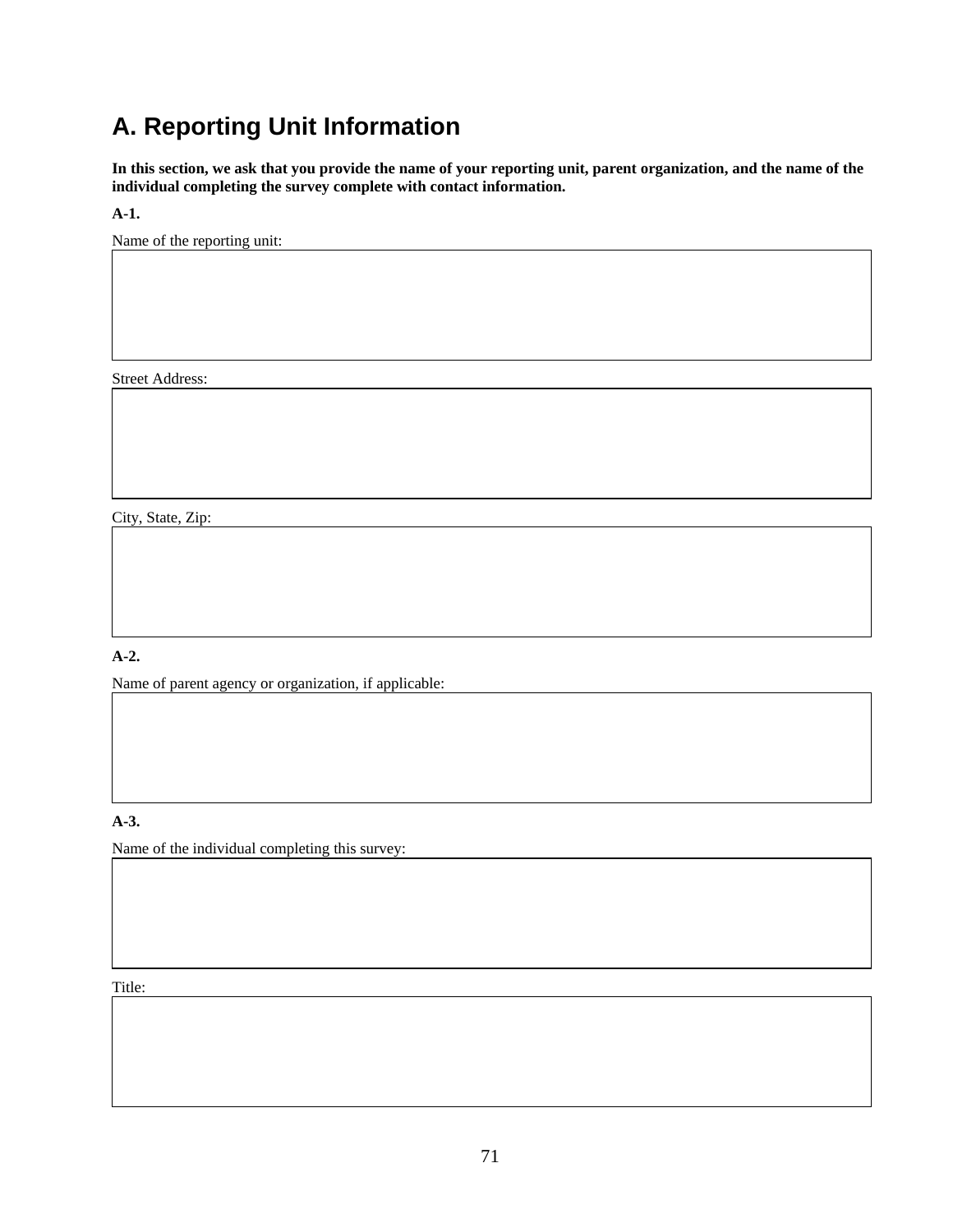Street Address:

City, State, Zip:

Telephone: (ex: 123-456-7890)

Fax: (ex: 123-456-7890)

Email:

Today's date: (ex: 12/31/2006)

**A-4.** Which level listed below best describes the level at which you are reporting about your scientific collection? (Mark just one.)

- 1. Agency director
- 2. Bureau/division director
- 3. Program director
- 4. Collections manager
- 5. Other, please specify \_\_\_\_\_\_\_\_\_\_\_\_\_\_\_\_\_\_\_\_\_\_\_\_\_\_\_\_\_\_\_\_\_\_\_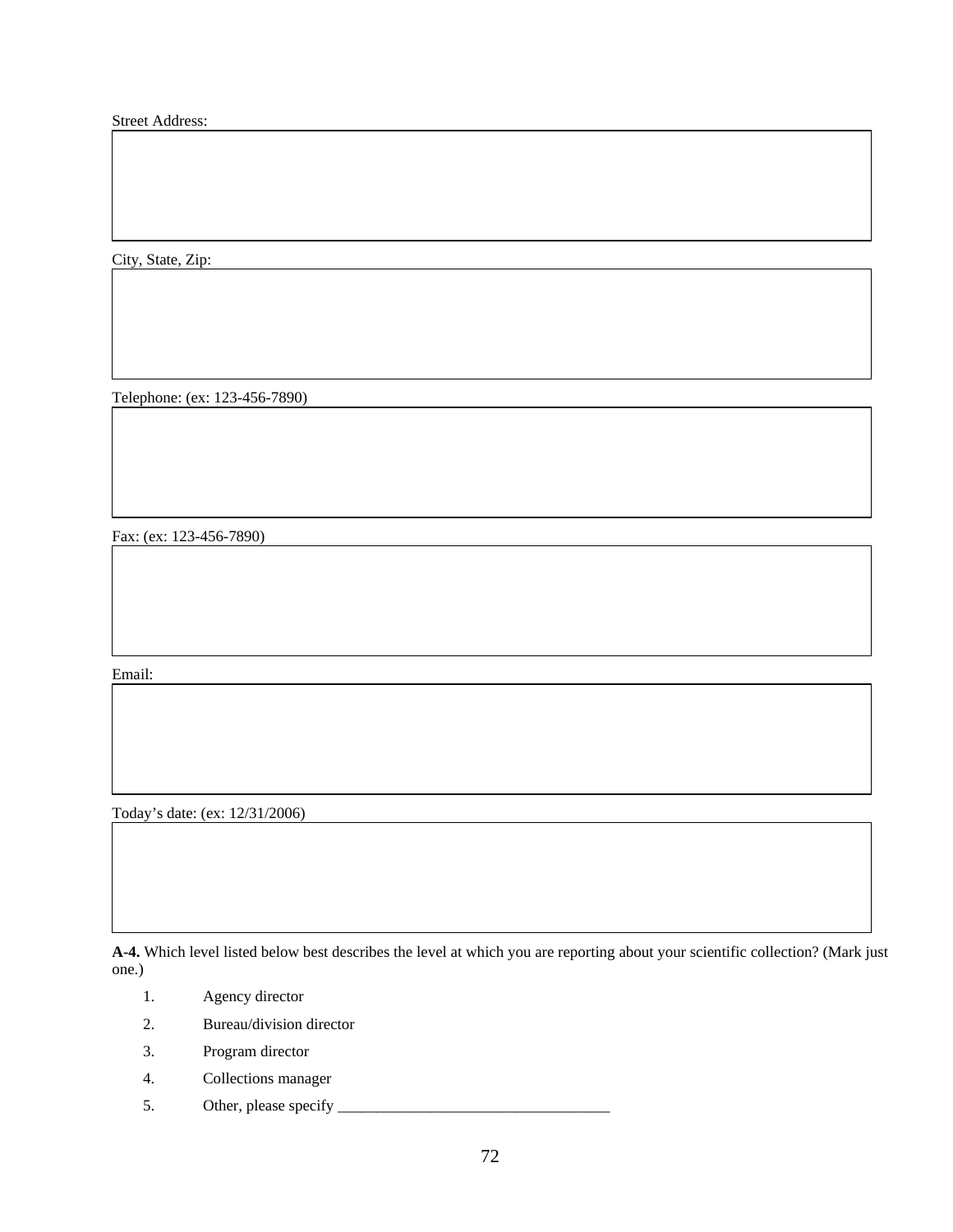**A-5.** May the NSTC Interagency Working Group on Scientific Collections include your reporting unit on a published list of survey participants? (Mark just one.)

- 1. Yes
- 2. No

# **B. Description of the Reporting Unit**

## **In this section, we ask that you provide descriptive information regarding your reporting unit's governance and primary purpose.**

**B-1.** Which of the following most closely describes your reporting units governance? (Mark just one.)

- 1. Federal agency
- 2. Independent Federal agency
- 3. State agency
- 4. Local (county or municipal) agency
- 5. Non-profit, non-governmental organization
- 6. Other, please specify:

**B-2.** Which of the following most closely describes your reporting units primary function or service? (Mark just one.)

- 1. Archaeological repository
- 2. Bio-repository
- 3. Medical research center
- 4. Museum
- 5. Nature center or zoo
- 6. Regulatory agency
- 7. Scientific research organization
- 8. Other, please specify: \_\_\_\_\_\_\_\_\_\_\_\_\_\_\_\_\_\_\_\_\_\_\_\_\_\_\_\_\_\_\_\_\_\_\_\_\_\_\_\_\_\_\_\_\_\_\_\_\_\_

## **C. Purpose and Use**

**In this section, we ask that you list the botanical collection(s) you will be describing, as well as information on the primary purpose and users of the collection(s).** 

 collections. This information will be used to guide your responses in sections D, E, F, and G that follow. **C-1.** In the space provided, list the scientific collection you will be describing in this survey. You may list up to six

Collection 1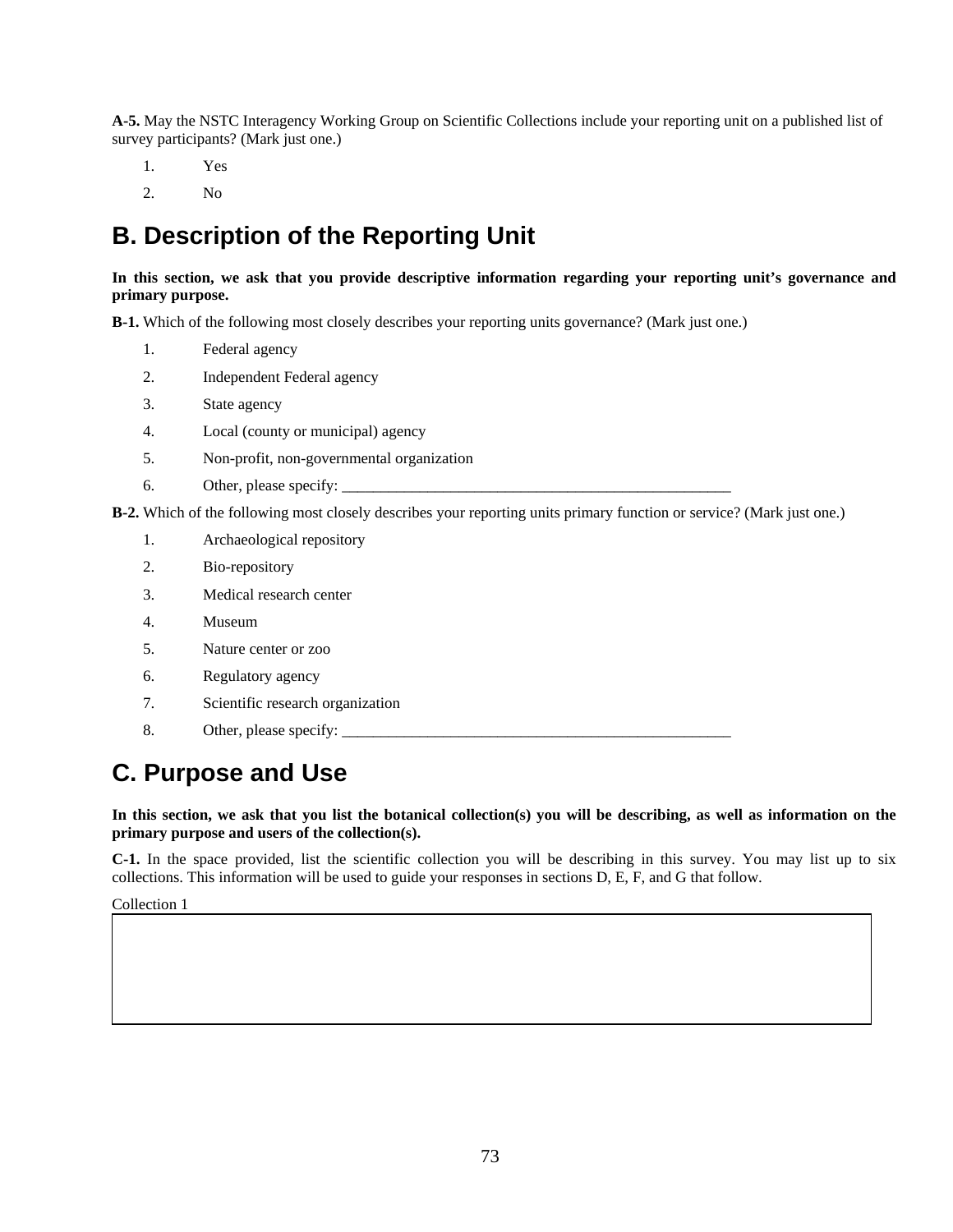## Collection 2

## Collection 3

Collection 4

Collection 5

Collection 6

**C-2.** What is the primary purpose of the collection? (Mark all that apply.)

- 1. Public health
- 2. Public safety
- 3. Trade and/or economic development
- 4. Medical research
- 5. Homeland security
- 6. Environmental monitoring
- 7. Basic research
- 8. Other, please specify: \_\_\_\_\_\_\_\_\_\_\_\_\_\_\_\_\_\_\_\_\_\_\_\_\_\_\_\_\_\_\_\_\_\_\_\_\_\_\_\_

**C-3.** What percentage of the collection is duplicated in other repositories? (Mark just one.)

1. None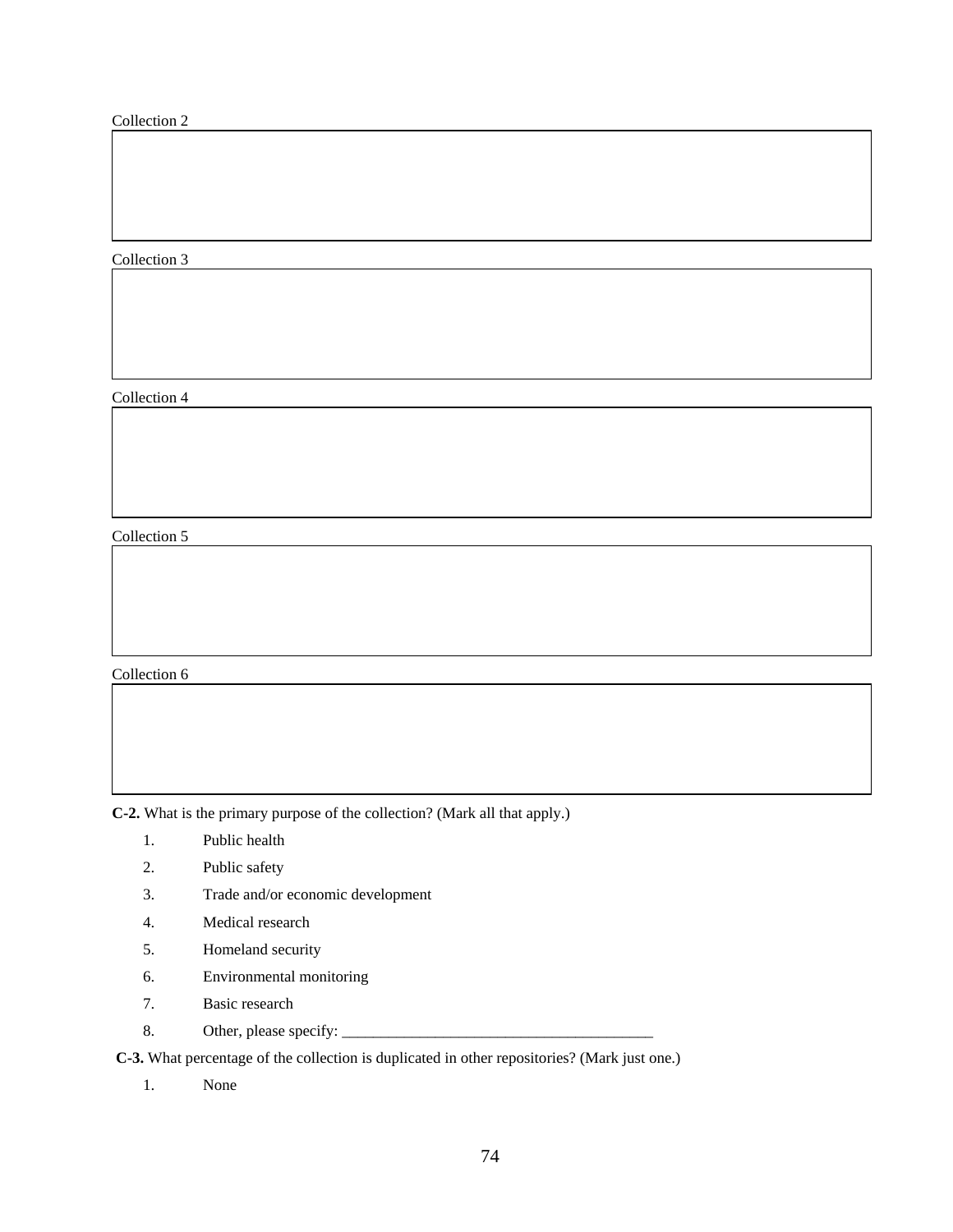- 2.  $1 25\%$
- 3.  $26 50\%$
- 4.  $51 75\%$
- 5. 76 99%
- 6. 100%
- 7. Do not know

**C-4.** Who are the primary users of the collection? (Mark no more than 3.)

- 1. Reporting unit staff
- 2. Students
- 3. Federal agencies
- 4. State/local agencies
- 5. Non-profit organizations
- 6. Academic institutions
- 7. Regulatory agencies
- 8. Government / policy administrators
- 9. Commercial entities
- 10. National professional researchers / scientists
- 11. International professional researchers / scientists
- 12. General public

 associated ancillary collections in FY2005. (Mark just one per row.) **C-5.** In the questions below, estimate the number of individuals and institutions that used the collection(s) themselves or

## **Individual users**

|                                                                                  | $\theta$ | $1 - 100$ | $101 - 1,000$ | $1,001-$<br>10,000 | More than<br>10,000 |
|----------------------------------------------------------------------------------|----------|-----------|---------------|--------------------|---------------------|
| Individuals that physically accessed the collection(s)                           |          |           |               |                    |                     |
| Individuals that electronically accessed the<br>$\text{collection}(s)$           |          |           | <b>( )</b>    |                    |                     |
| Individuals that physically accessed any ancillary<br>$\text{collection}(s)$     |          |           | ( )           |                    |                     |
| Individuals that electronically accessed any ancillary<br>$\text{collection}(s)$ |          |           |               |                    |                     |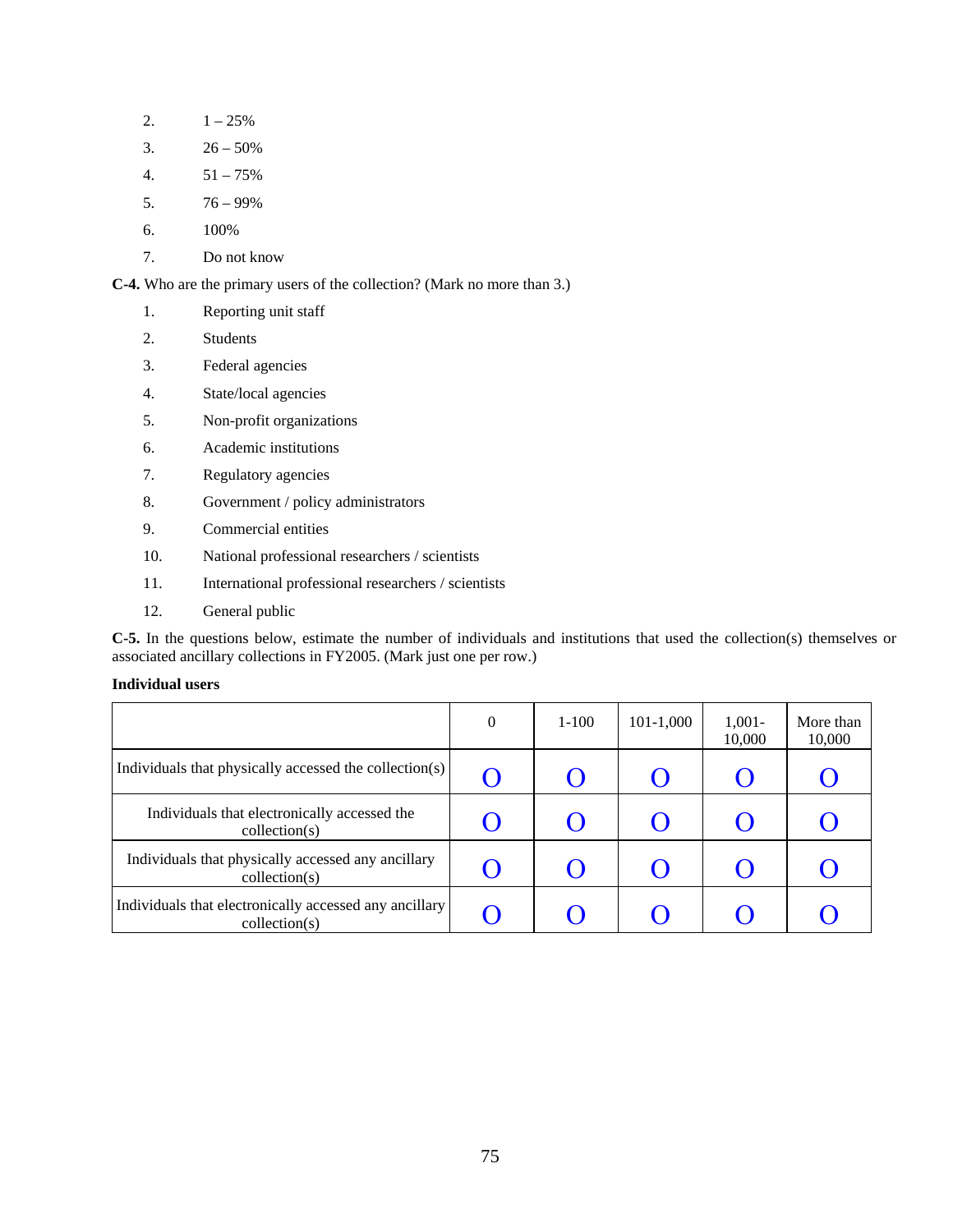### **Institutions**

|                                                                                   | 0 | $1 - 100$ | $101-1,000$ | $1,001-$<br>10,000 | More than<br>10,000 |
|-----------------------------------------------------------------------------------|---|-----------|-------------|--------------------|---------------------|
| Institutions that physically accessed the collection(s)                           |   |           | $\Box$      |                    |                     |
| Institutions that electronically accessed the<br>$\text{collection}(s)$           |   |           |             |                    |                     |
| Institutions that physically accessed any ancillary<br>$\text{collection}(s)$     |   |           | $\Box$      |                    |                     |
| Institutions that electronically accessed any ancillary<br>$\text{collection}(s)$ |   |           |             |                    |                     |

## **D. Scope and Size**

**In this section, we ask that you describe the scope and size of this object-based botanical collection(s) together with information about changes in the collections size in recent years.** 

**D-1.**What is the geographic scope of the objects in the collection? (Mark all that apply.)

- 1. Worldwide
- 2. Regional-worldwide
- 3. National-worldwide
- 4. United States
- 5. Regional-United States
- 6. Local-United States
- 7. Other, please specify:

unknown or enter 0 for holding categories that do not apply. **D-2.** In the boxes provided below, describe the size of your unit's object-based scientific collection. Estimate the number of objects in the collection using the defined unit of measurement for each category or enter UNK if the number of units is unknown or enter 0 for holding categories that do not apply.<br>
The same of the state of the state of the state of the state of the state of the state of the state of the state of the state of the state of the state of the s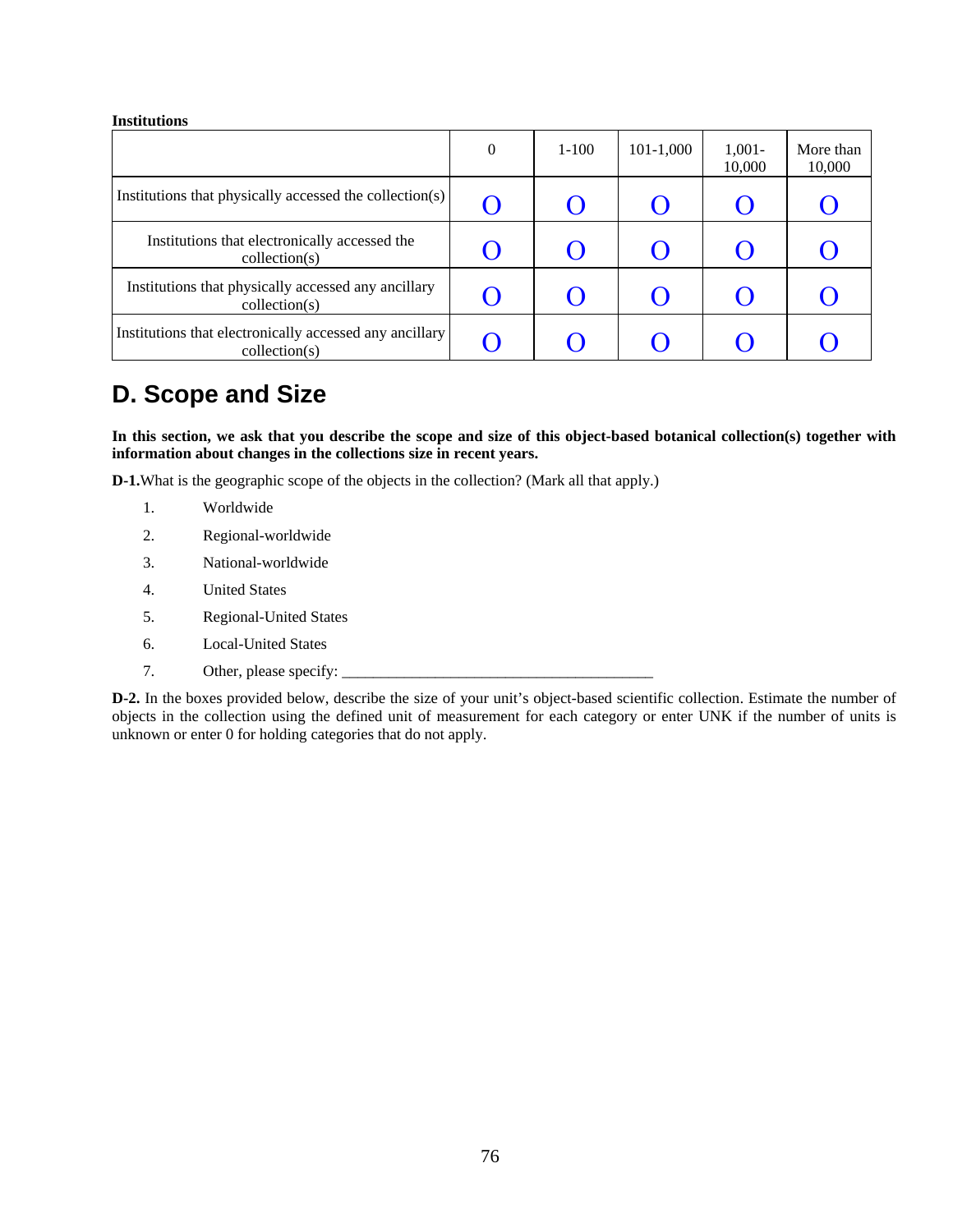## BOTANICAL COLLECTIONS

|              | Living specimens --- Living specimens ---<br>Bulk material<br>(Record in cubic<br>feet) | Individually<br>catalogued (Record<br>in items) | Living specimens<br>(Record in items) | Living specimens<br>(Record in cubic<br>feet) | Living specimens<br>Ancillary collections Ancillary collections Ancillary collections<br>(Record in linear<br>feet) |
|--------------|-----------------------------------------------------------------------------------------|-------------------------------------------------|---------------------------------------|-----------------------------------------------|---------------------------------------------------------------------------------------------------------------------|
| Collection 1 |                                                                                         |                                                 |                                       |                                               |                                                                                                                     |
| Collection 2 |                                                                                         |                                                 |                                       |                                               |                                                                                                                     |
| Collection 3 |                                                                                         |                                                 |                                       |                                               |                                                                                                                     |
| Collection 4 |                                                                                         |                                                 |                                       |                                               |                                                                                                                     |
| Collection 5 |                                                                                         |                                                 |                                       |                                               |                                                                                                                     |
| Collection 6 |                                                                                         |                                                 |                                       |                                               |                                                                                                                     |

|              | Non-living<br>specimens (e.g.<br>botanical specimens,<br>wet and dry<br>preparations) ---<br>Bulk material<br>(Record in cubic<br>feet) | Non-living<br>specimens ---<br>Individually<br>catalogued (Record<br>in items) | Nonliving<br>collections (Record<br>in items) | Non-living<br>collections (Record<br>in cubic feet) | Non-living<br>specimens Ancillary specimens Ancillary specimens Ancillary<br>collections (Record<br>in linear feet) |
|--------------|-----------------------------------------------------------------------------------------------------------------------------------------|--------------------------------------------------------------------------------|-----------------------------------------------|-----------------------------------------------------|---------------------------------------------------------------------------------------------------------------------|
| Collection 1 |                                                                                                                                         |                                                                                |                                               |                                                     |                                                                                                                     |
| Collection 2 |                                                                                                                                         |                                                                                |                                               |                                                     |                                                                                                                     |
| Collection 3 |                                                                                                                                         |                                                                                |                                               |                                                     |                                                                                                                     |
| Collection 4 |                                                                                                                                         |                                                                                |                                               |                                                     |                                                                                                                     |
| Collection 5 |                                                                                                                                         |                                                                                |                                               |                                                     |                                                                                                                     |
| Collection 6 |                                                                                                                                         |                                                                                |                                               |                                                     |                                                                                                                     |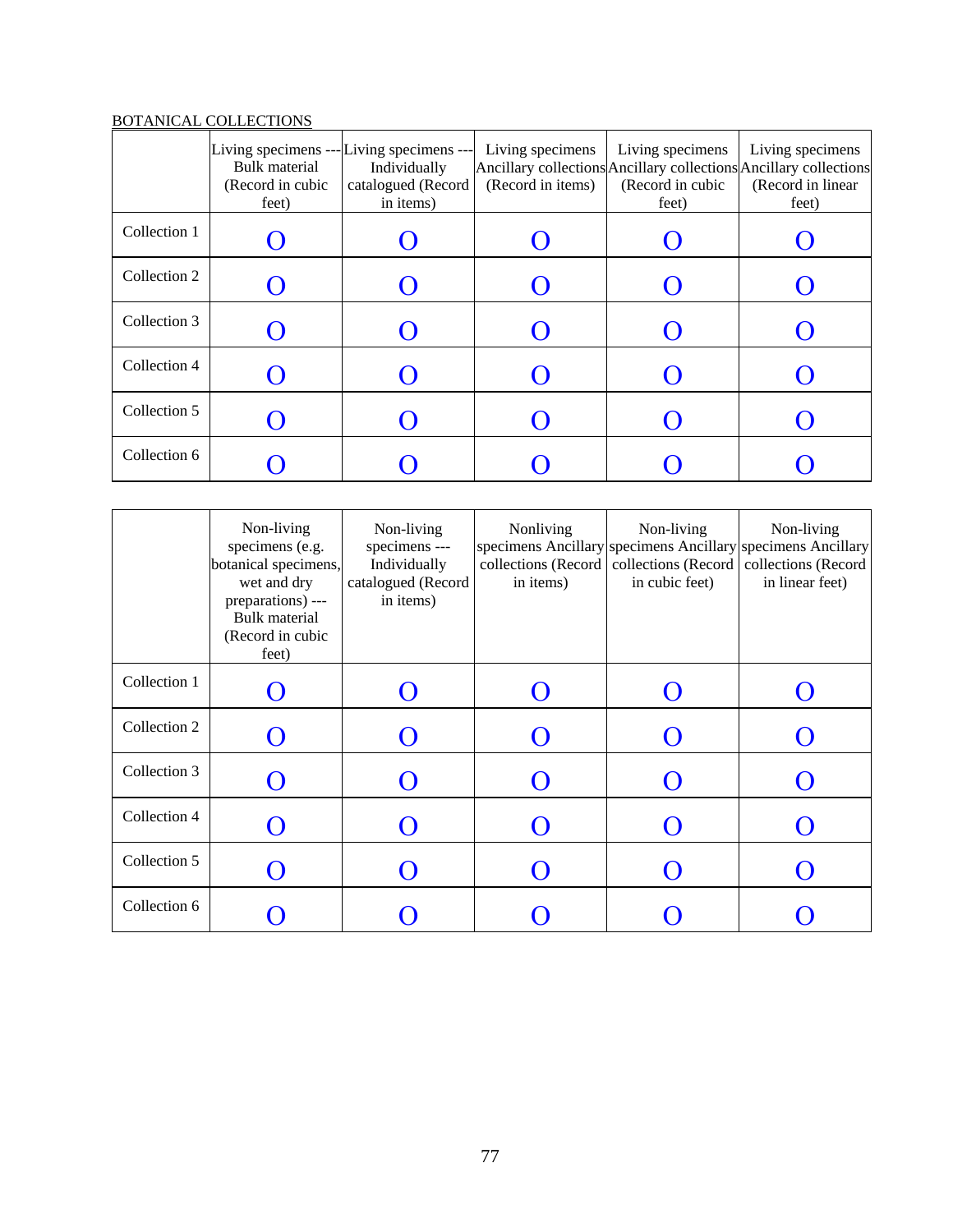|  |  |  |  |  |  | <b>D-3.</b> How has the size of the collection(s) changed since FY2000? (Mark just one per collection.) |  |  |  |
|--|--|--|--|--|--|---------------------------------------------------------------------------------------------------------|--|--|--|
|  |  |  |  |  |  |                                                                                                         |  |  |  |

|              | Increased          | Decreased | No Change |
|--------------|--------------------|-----------|-----------|
| Collection 1 |                    |           |           |
| Collection 2 |                    |           |           |
| Collection 3 | $\left( \ \right)$ | 0         |           |
| Collection 4 |                    | $\Box$    |           |
| Collection 5 |                    |           |           |
| Collection 6 |                    |           |           |

**D-4.** FOR THOSE COLLECTIONS THAT INCREASED IN SIZE, estimate the average annual growth in the collection since FY2000. (Mark just one per collection.)

|              |           | $\epsilon$ |                         |         |                |
|--------------|-----------|------------|-------------------------|---------|----------------|
|              | $1 - 25%$ | 26-50%     | 51-75%                  | 76-100% | More than 100% |
| Collection 1 | $\cup$    |            |                         |         |                |
| Collection 2 | $\Box$    |            | $\mathbf C$             |         |                |
| Collection 3 |           |            |                         |         |                |
| Collection 4 |           |            | $\overline{\mathbf{U}}$ |         | $\blacksquare$ |
| Collection 5 | $\Box$    |            | $\overline{()}$         |         |                |
| Collection 6 |           |            |                         |         |                |

**D-5.** Was the increase predicted or anticipated? (Mark just one per collection.)

|              | Yes | No             |
|--------------|-----|----------------|
| Collection 1 |     | $\blacksquare$ |
| Collection 2 |     |                |
| Collection 3 | 0   | $\blacksquare$ |
| Collection 4 |     | $\blacksquare$ |
| Collection 5 |     | $\Box$         |
| Collection 6 |     |                |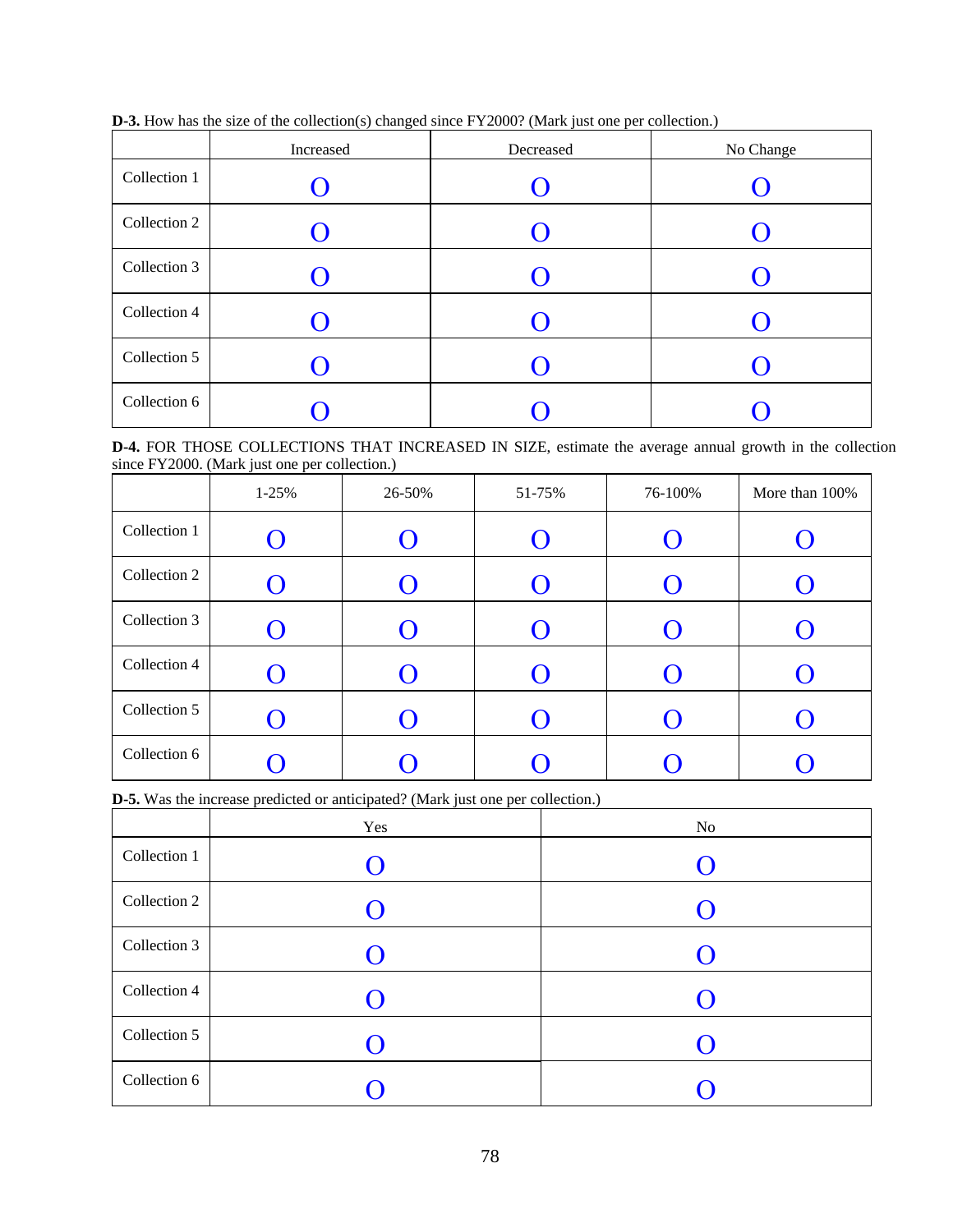|              | Routine<br>collection<br>activity | Government<br>mandates | Change in<br>reporting unit<br>mission | Reorganization<br>or restructuring | Financial /<br>budgetary<br>changes | Staff changes<br>(number and<br>expertise) | Other |
|--------------|-----------------------------------|------------------------|----------------------------------------|------------------------------------|-------------------------------------|--------------------------------------------|-------|
| Collection 1 | $\Box$                            |                        |                                        |                                    |                                     |                                            |       |
| Collection 2 | $\Box$                            |                        |                                        |                                    | $\Box$                              |                                            |       |
| Collection 3 | $\left( \ \right)$                |                        |                                        |                                    | $\Box$                              |                                            |       |
| Collection 4 | $\left( \ \right)$                |                        |                                        |                                    | $\Box$                              |                                            |       |
| Collection 5 | ∩                                 |                        |                                        |                                    | $\Omega$                            |                                            |       |
| Collection 6 | $\Box$                            |                        |                                        |                                    | $\mathcal{O}$                       |                                            |       |

**D-6.** What were the primary reasons for this increase? (Mark all that apply.)

**D-7.** FOR THOSE COLLECTIONS THAT DECREASED IN SIZE, estimate the average annual decrease in the collection(s) since FY2000. (Mark just one per collection.)

|              | $1 - 25%$ | 26-50%         | 51-75%         | More than 75%  |
|--------------|-----------|----------------|----------------|----------------|
| Collection 1 |           |                |                |                |
| Collection 2 |           |                | $\blacksquare$ |                |
| Collection 3 |           | $\blacksquare$ |                |                |
| Collection 4 |           |                |                | $\blacksquare$ |
| Collection 5 |           |                |                |                |
| Collection 6 |           |                |                |                |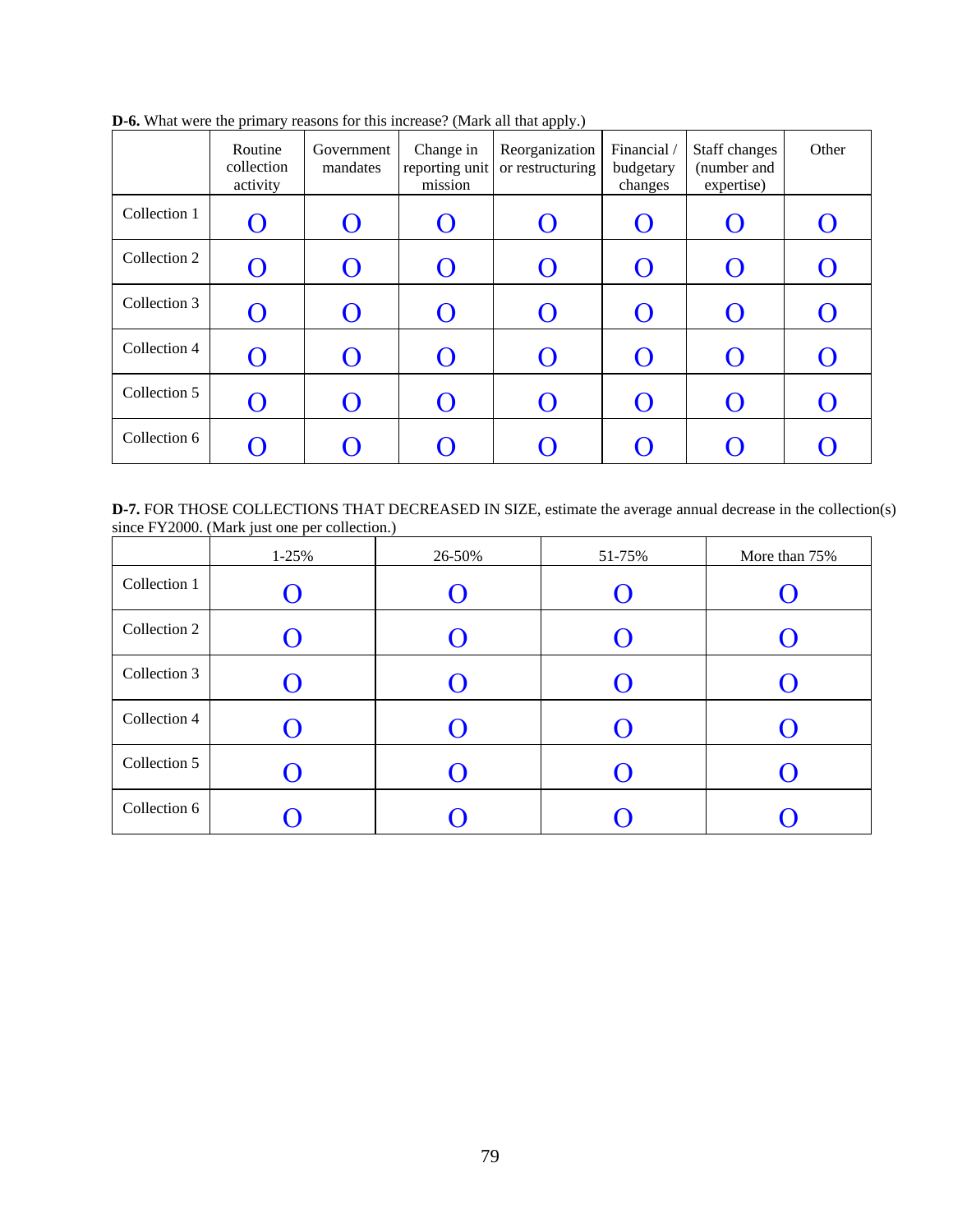|              | Yes            | No             |
|--------------|----------------|----------------|
| Collection 1 | $\blacksquare$ |                |
| Collection 2 |                |                |
| Collection 3 | 0              | $\blacksquare$ |
| Collection 4 |                |                |
| Collection 5 |                |                |
| Collection 6 |                |                |

**D-8.** Was the decrease predicted or anticipated? (Mark just one per collection.)

**D-9.** What were the primary reasons for this decrease? (Mark all that apply.)

| <b>D-9.</b> What were the primary reasons for this decrease? (Mark all that apply.) |                                   |                        |                                        |                                    |                                     |                                            |       |
|-------------------------------------------------------------------------------------|-----------------------------------|------------------------|----------------------------------------|------------------------------------|-------------------------------------|--------------------------------------------|-------|
|                                                                                     | Routine<br>collection<br>activity | Government<br>mandates | Change in<br>reporting unit<br>mission | Reorganization<br>or restructuring | Financial /<br>budgetary<br>changes | Staff changes<br>(number and<br>expertise) | Other |
| Collection 1                                                                        |                                   |                        |                                        |                                    |                                     |                                            |       |
| Collection 2                                                                        |                                   |                        |                                        |                                    |                                     |                                            |       |
| Collection 3                                                                        |                                   |                        |                                        |                                    |                                     |                                            |       |
| Collection 4                                                                        | ( )                               |                        |                                        |                                    | $\boldsymbol{O}$                    |                                            |       |
| Collection 5                                                                        | ( )                               |                        |                                        |                                    | $\mathcal{O}$                       |                                            |       |
| Collection 6                                                                        |                                   |                        |                                        |                                    |                                     |                                            |       |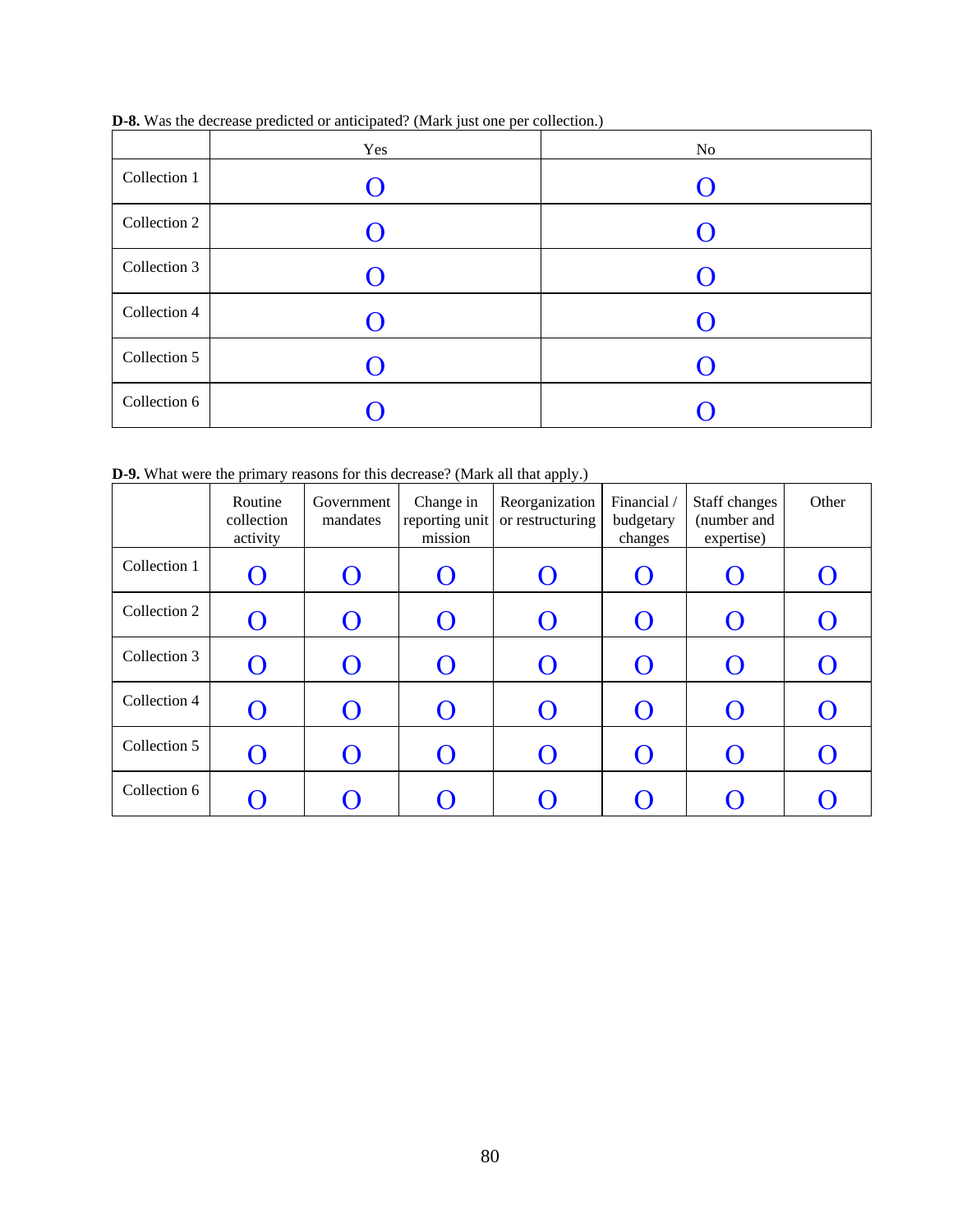# **E. Condition of the Collection**

**In this section, we ask that you characterize the condition of your object-based botanical collection(s).** 

|              | Very poor | Poor | Fair | Good | Very good |
|--------------|-----------|------|------|------|-----------|
| Collection 1 |           |      |      |      |           |
| Collection 2 |           |      | U    |      |           |
| Collection 3 |           |      |      |      |           |
| Collection 4 |           |      | U    |      |           |
| Collection 5 |           |      |      |      |           |
| Collection 6 |           |      |      |      |           |

**E-1.** How would you characterize the overall condition of the collection? (Mark just one per collection.)

**E-2.** Has your reporting unit ever completed a condition survey or an assessment of object-based scientific collections? (Mark just one.)

- 1. Yes, for the entire collection
- 2. Yes, for a portion of the collection
- $\overline{3}$ . Yes, but not recently
- 4. No
- 5. No, but one is planned, please explain:\_\_\_\_\_\_\_\_\_\_\_\_\_\_\_\_\_\_\_\_\_\_\_\_\_\_\_\_\_\_\_\_\_\_\_\_\_\_\_\_\_

# **F. Care and Preservation**

## **In this section, we ask that you address the adequacy of resources for the care and preservation of your object-based botanical collection(s).**

 **F-1.** What percent of the collection is stored under conditions considered to be adequate for its care and preservation? (Mark just one per collection.)

|              | None                  | $1 - 25%$          | 26-50%    | 51-75% | 76-99% | 100%             | Do not know           |
|--------------|-----------------------|--------------------|-----------|--------|--------|------------------|-----------------------|
| Collection 1 | $\bf{O}$              | $\left( \ \right)$ | $\Omega$  | Ő      |        | $\left( \right)$ | U                     |
| Collection 2 | $\boldsymbol{\Theta}$ |                    | $\bigcap$ | ( )    |        |                  | $\boldsymbol{\Theta}$ |
| Collection 3 | O                     |                    | $\Omega$  | Ő      |        | $\Omega$         | U                     |
| Collection 4 | O                     |                    | $\Omega$  | O      |        | $\Omega$         | O                     |
| Collection 5 | O                     |                    | $\Omega$  | O      |        | $\bigcap$        | $\boldsymbol{\Theta}$ |
| Collection 6 | ( )                   |                    |           | $\Box$ |        |                  |                       |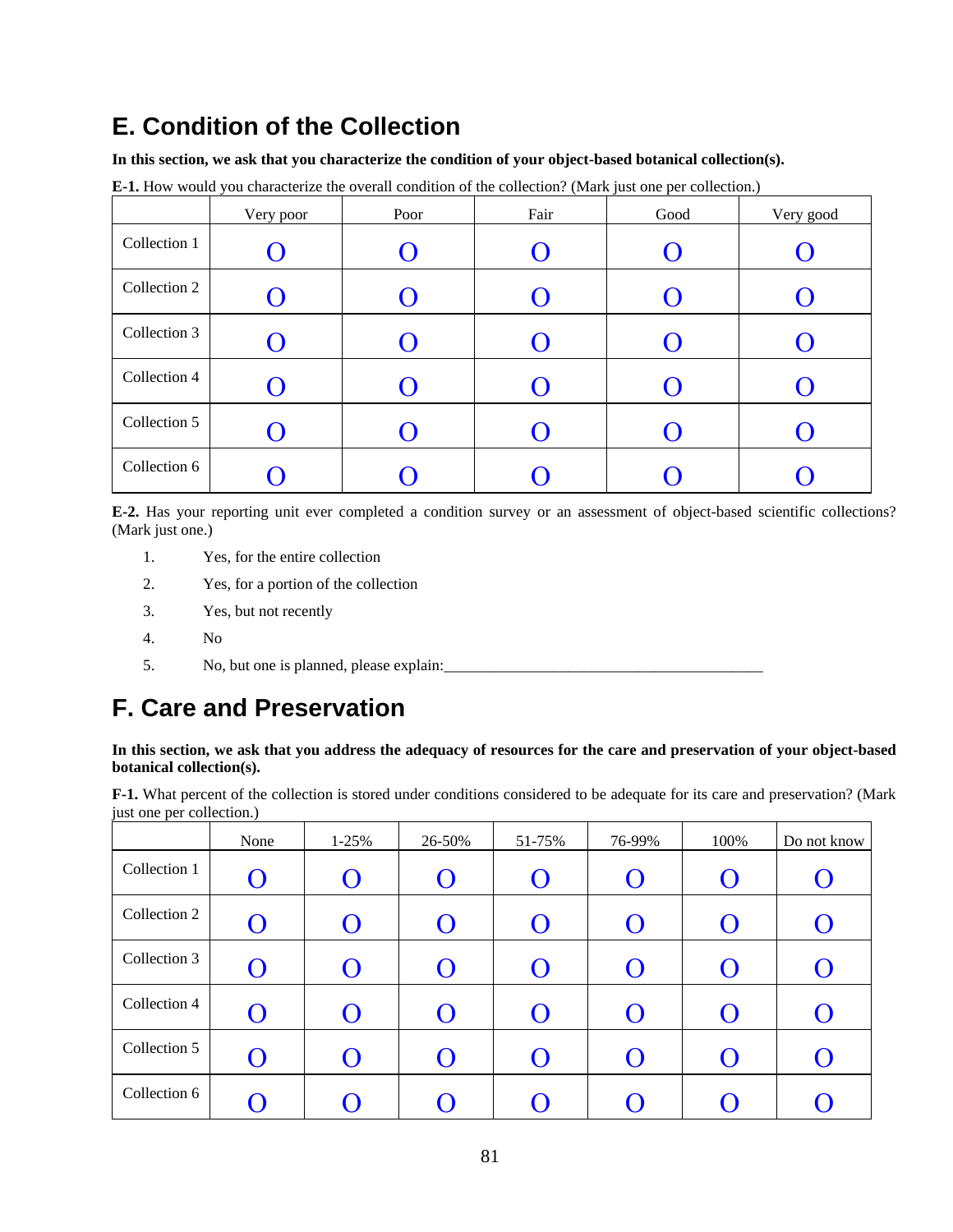|              | Additional on-site<br>storage | New or additional<br>off-site storage | Renovated storage<br>space (either on-site<br>or off-site) | New or improved<br>storage equipment<br>(e.g., shelving,<br>cabinetry, racks) | .<br>New or improved<br>environmental<br>controls (e.g.,<br>temperature,<br>humidity, or light) |
|--------------|-------------------------------|---------------------------------------|------------------------------------------------------------|-------------------------------------------------------------------------------|-------------------------------------------------------------------------------------------------|
| Collection 1 |                               |                                       |                                                            |                                                                               |                                                                                                 |
| Collection 2 |                               |                                       |                                                            |                                                                               |                                                                                                 |
| Collection 3 |                               |                                       |                                                            |                                                                               |                                                                                                 |
| Collection 4 |                               |                                       |                                                            |                                                                               |                                                                                                 |
| Collection 5 |                               |                                       |                                                            |                                                                               |                                                                                                 |
| Collection 6 |                               |                                       |                                                            |                                                                               |                                                                                                 |

**F-2.** For those collections stored under inadequate conditions, indicate areas of MAJOR need. (Mark all that apply.)

**F-3.** Which of the following areas are MOST IMPORTANT to the maintenance of the collection(s)? (Mark all that apply.)

|              | collections | Acquisition   Refinement<br>of additional and disposal<br>of<br>collections | Additional<br>staff for<br>collections | Additional<br>space for<br>collections | Additional<br>or improved or improved<br>equipment<br>and supplies<br>for<br>collections | Cataloguing Digitization<br>of<br>collections | of collection<br>images and<br>information | Improved<br>access to<br>collections<br>by users |
|--------------|-------------|-----------------------------------------------------------------------------|----------------------------------------|----------------------------------------|------------------------------------------------------------------------------------------|-----------------------------------------------|--------------------------------------------|--------------------------------------------------|
| Collection 1 | ∩           | $\Box$                                                                      | O                                      | $\mathcal{O}$                          |                                                                                          |                                               |                                            |                                                  |
| Collection 2 |             |                                                                             |                                        | O                                      | $\overline{\phantom{0}}$                                                                 | $\mathcal{O}$                                 | $\mathcal{O}$                              |                                                  |
| Collection 3 | O           | $\Box$                                                                      | $\overline{()}$                        | O                                      | $\overline{()}$                                                                          | $\overline{()}$                               | $\overline{()}$                            |                                                  |
| Collection 4 |             |                                                                             |                                        | O                                      | $\mathbf{\Omega}$                                                                        |                                               | $\overline{\mathbf{C}}$                    |                                                  |
| Collection 5 | $\Omega$    | $\Box$                                                                      | $\mathbf{\Omega}$                      | $\Omega$                               | $\Omega$                                                                                 | $\Omega$                                      | $\Omega$                                   |                                                  |
| Collection 6 |             |                                                                             |                                        |                                        |                                                                                          |                                               |                                            |                                                  |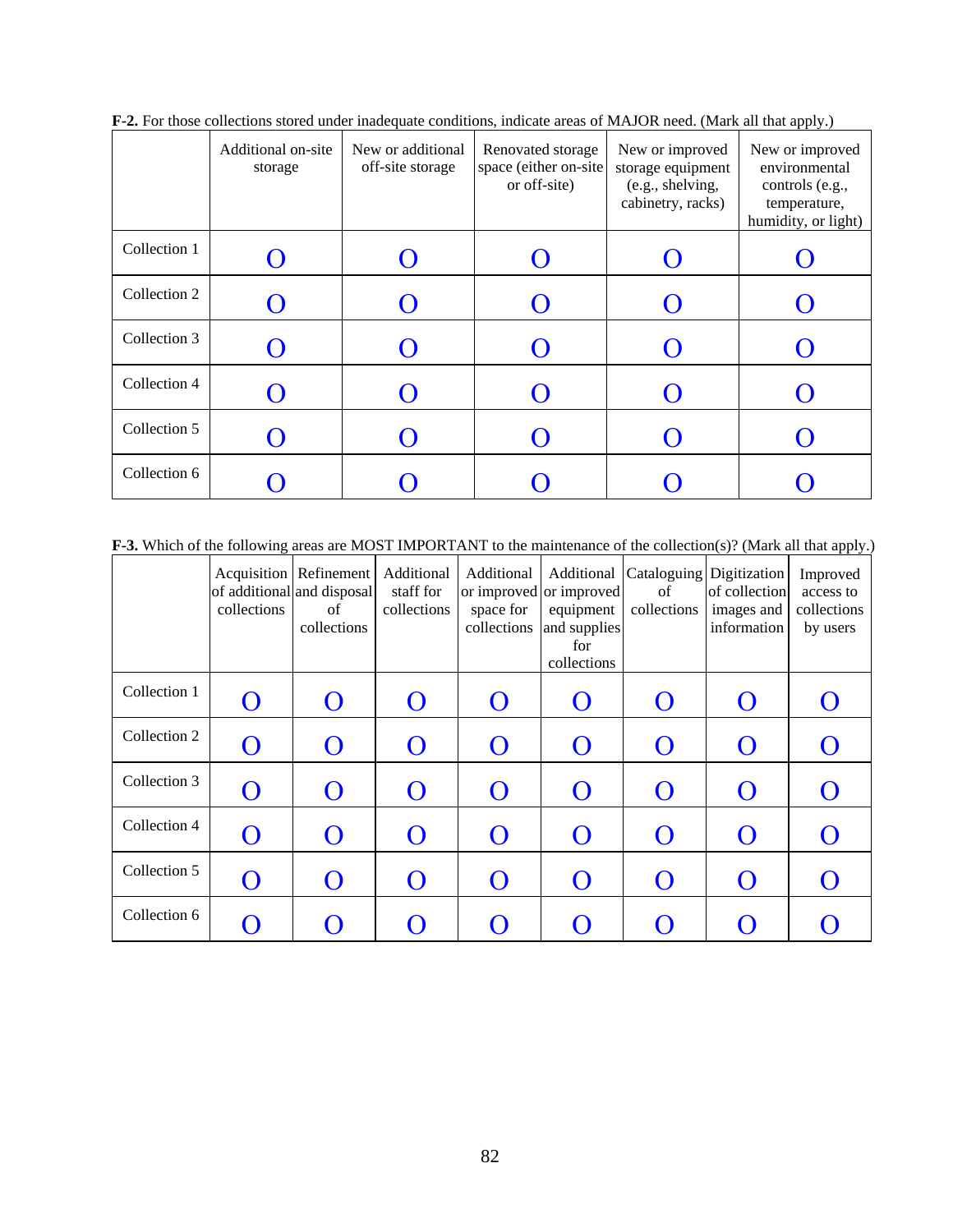## **G. Collection Documentation and Accessibility**

**In this section, we ask that you address the documentation and accessibility of your object-based botanical collection(s) for research and other uses.** 

|              | None                      | $1 - 25%$          | 26-50%   | 51-75%                    | 76-99%                   | 100%               | Do not know    |
|--------------|---------------------------|--------------------|----------|---------------------------|--------------------------|--------------------|----------------|
| Collection 1 | $\mathbf{\Omega}$         | $\left(\right)$    | $\Omega$ | $\boldsymbol{\mathrm{O}}$ |                          | $\overline{(\ )}$  | U              |
| Collection 2 | O                         | $\left( \ \right)$ | $\Omega$ | O                         | O                        | $\bigcap$          | O              |
| Collection 3 | O                         | $\left( \ \right)$ | $\Omega$ | O                         | $\overline{\mathcal{O}}$ | $\overline{()}$    | Ő              |
| Collection 4 | $\boldsymbol{\mathrm{O}}$ | $\left( \ \right)$ | $\Omega$ | $\bf{O}$                  | ( )                      | $\left( \ \right)$ | ( )            |
| Collection 5 | $\boldsymbol{\mathrm{O}}$ | $\left( \ \right)$ | $\Omega$ | $\bf{O}$                  |                          | $\bigcap$          | Ő              |
| Collection 6 | $\left( \ \right)$        |                    |          | $\mathcal{O}$             |                          |                    | $\blacksquare$ |

**G-1.** Estimate the percentage of the collection(s) that is catalogued. (Mark just one per collection.)

**G-2.** What percent of the collection(s) is accessible for scientific research or other uses? (Mark just one per collection.)

|              | None              | $1 - 25%$          | 26-50%             | 51-75%                    | 76-99% | 100%               | Do not know |
|--------------|-------------------|--------------------|--------------------|---------------------------|--------|--------------------|-------------|
| Collection 1 | O                 | $\left( \ \right)$ | $\left( \ \right)$ | $\boldsymbol{\mathrm{O}}$ |        | $\left( \ \right)$ | $\Box$      |
| Collection 2 | $\mathbf{O}$      | ( )                | $\Omega$           | $\bf{O}$                  |        | $\Omega$           | Ő           |
| Collection 3 | O                 | $\left( \ \right)$ | $\Omega$           | O                         |        | $\Omega$           | U           |
| Collection 4 | $\bf{O}$          | $\left( \ \right)$ | $\Omega$           | $\boldsymbol{\mathrm{O}}$ |        | $\mathcal{O}$      | <b>( )</b>  |
| Collection 5 | O                 | $\left( \ \right)$ | $\Omega$           | $\boldsymbol{\Theta}$     |        | $\Omega$           | O           |
| Collection 6 | $\mathbf{\Omega}$ |                    |                    |                           |        |                    |             |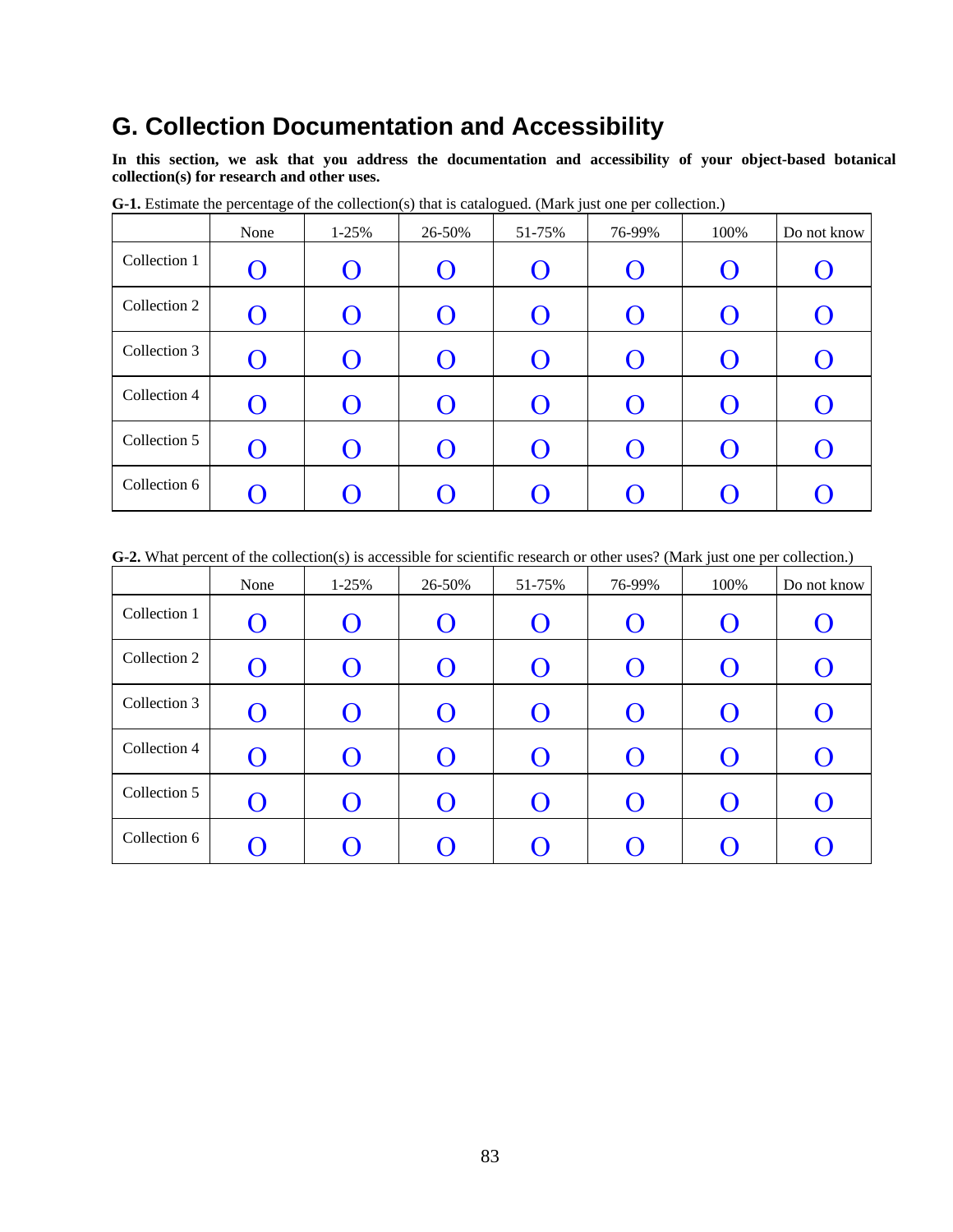|              | Additional on-site<br>storage | New or additional<br>off-site storage | Renovated storage<br>space (either on-site<br>or off-site) | New or improved<br>storage equipment<br>(e.g. shelving,<br>cabinetry, racks) | New or improved<br>environmental<br>controls for<br>temperature,<br>humidity, or light |
|--------------|-------------------------------|---------------------------------------|------------------------------------------------------------|------------------------------------------------------------------------------|----------------------------------------------------------------------------------------|
| Collection 1 |                               |                                       |                                                            |                                                                              |                                                                                        |
| Collection 2 |                               |                                       |                                                            |                                                                              |                                                                                        |
| Collection 3 |                               |                                       |                                                            |                                                                              |                                                                                        |
| Collection 4 |                               |                                       |                                                            |                                                                              |                                                                                        |
| Collection 5 |                               |                                       |                                                            |                                                                              |                                                                                        |
| Collection 6 |                               |                                       |                                                            |                                                                              |                                                                                        |

**G-3.** For those collections deemed inaccessible, indicate areas of MAJOR need. (Mark all that apply.)

**G-4.** Estimate the percentage of the collection that is accessible through an electronic database. (Mark just one per collection.)

|              | None                  | $1 - 25%$ | 26-50% | 51-75%                    | 76-99%             | 100%      | Do not know    |
|--------------|-----------------------|-----------|--------|---------------------------|--------------------|-----------|----------------|
| Collection 1 | O                     |           | O      | $\bf{O}$                  |                    | O         | Ő              |
| Collection 2 | $\boldsymbol{\Theta}$ |           | ∩      | ( )                       |                    | $\bigcap$ |                |
| Collection 3 | O                     |           | O      | Ő                         |                    | $\Omega$  | $\blacksquare$ |
| Collection 4 | O                     |           | O      | $\boldsymbol{\mathrm{O}}$ | $\left( \ \right)$ | $\Omega$  |                |
| Collection 5 | $\mathbf{\Theta}$     |           | O      | ( )                       |                    | $\Omega$  |                |
| Collection 6 | $\left( \ \right)$    |           |        | U                         |                    |           |                |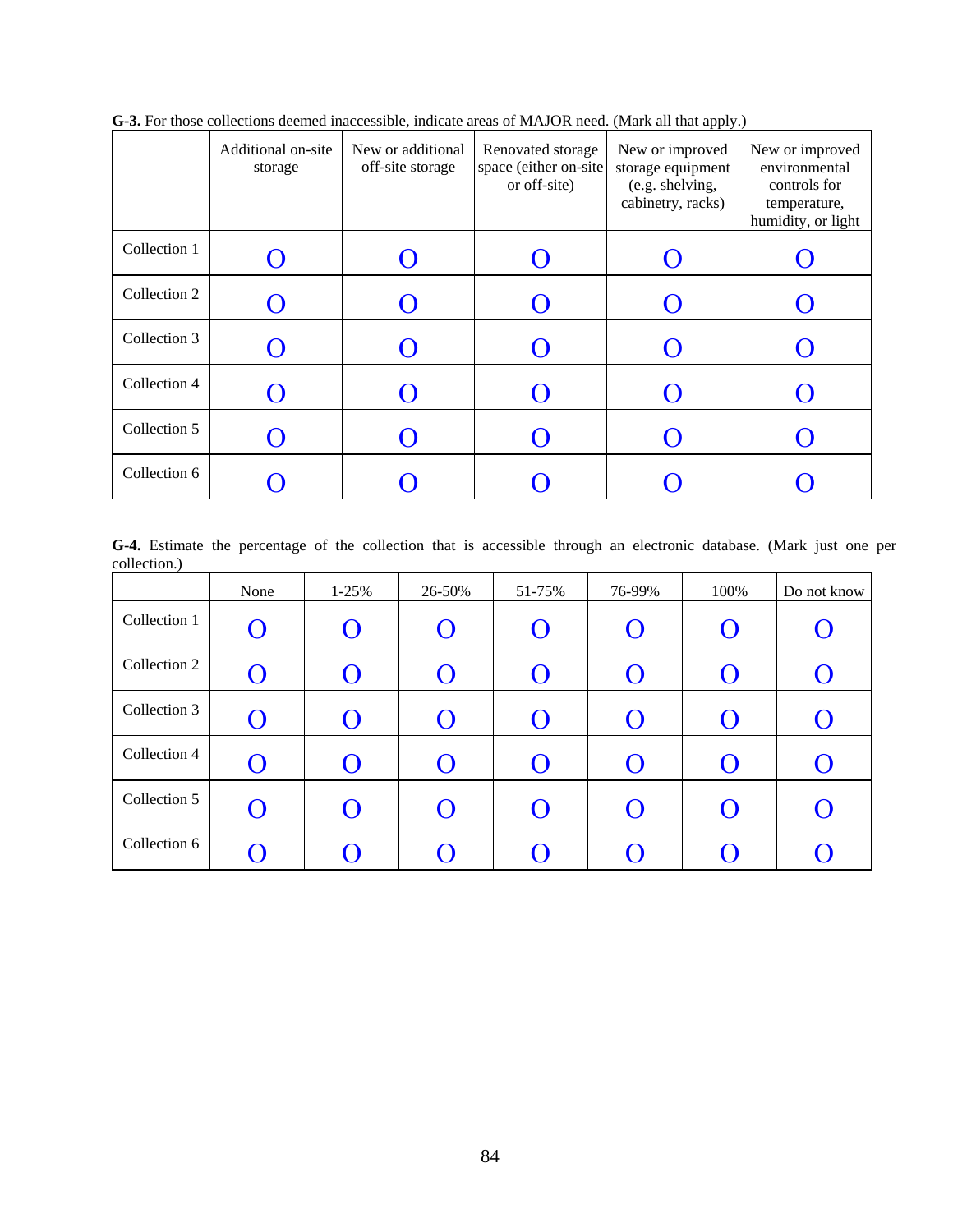|              | . к<br>$\overline{\phantom{a}}$<br>None | $1 - 25%$ | 26-50%   | 51-75%             | $\lambda$<br>J<br>76-99% | . F . 7<br>100%  | Do not know            |
|--------------|-----------------------------------------|-----------|----------|--------------------|--------------------------|------------------|------------------------|
| Collection 1 | $\mathbf O$                             |           | $\Omega$ | Ő                  |                          | $\Omega$         |                        |
| Collection 2 | $\bf{O}$                                |           | $\Omega$ | $\bf{O}$           |                          | $\left( \right)$ | Ő                      |
| Collection 3 | $\bf{O}$                                |           | $\Omega$ | Ő                  |                          | $\Omega$         | O                      |
| Collection 4 | $\boldsymbol{O}$                        |           | $\Omega$ | $\bf{O}$           |                          | $\bigcap$        | $\boldsymbol{\Theta}$  |
| Collection 5 | $\Omega$                                |           | $\Omega$ | $\left( \ \right)$ |                          | $\Omega$         | $\mathbf{\mathcal{L}}$ |
| Collection 6 | ( )                                     |           |          | $\mathbf{\Omega}$  |                          |                  |                        |

**G-5.** Estimate the percentage of the collection that is accessible via the Web. (Mark just one per collection.)

G-6. Indicate the types of information about the collection that are accessible via the Web. (Mark all that apply.)

 $\mathbf{r}$ 

|              | None              | Collection-<br>level<br>descriptions | Minimum<br>catalog<br>information of<br>collection | Images of<br>collection  | Minimum<br>catalog<br>information<br>and images of<br>collection | Enhanced<br>catalog<br>information of<br>collection | Enhanced<br>catalog<br>information<br>and images of<br>collection |
|--------------|-------------------|--------------------------------------|----------------------------------------------------|--------------------------|------------------------------------------------------------------|-----------------------------------------------------|-------------------------------------------------------------------|
| Collection 1 | $\mathbf{\Omega}$ | O                                    | $\bigcap$                                          | $\overline{\phantom{0}}$ |                                                                  | $\overline{\phantom{0}}$                            | U                                                                 |
| Collection 2 |                   |                                      |                                                    |                          |                                                                  |                                                     |                                                                   |
| Collection 3 | $\left(\right)$   |                                      | $\Omega$                                           | ( )                      |                                                                  |                                                     | $\cup$                                                            |
| Collection 4 | $\mathbf{\Omega}$ | O                                    | $\Omega$                                           | O                        |                                                                  |                                                     | $\left(\right)$                                                   |
| Collection 5 |                   |                                      |                                                    |                          |                                                                  |                                                     |                                                                   |
| Collection 6 |                   |                                      |                                                    |                          |                                                                  |                                                     |                                                                   |

**G-7.** Does your agency charge user fees? (Mark just one.)

- 1. Yes
- 2. No
- 3. Do not know

## **H. Funding**

**In this section, we ask that you describe the funding associated with the management of your object-based botanical collection(s).** 

**H-1.** Does your agency's FY06 budget have funds specifically allocated for the care and management of your collection(s)? (Mark just one.)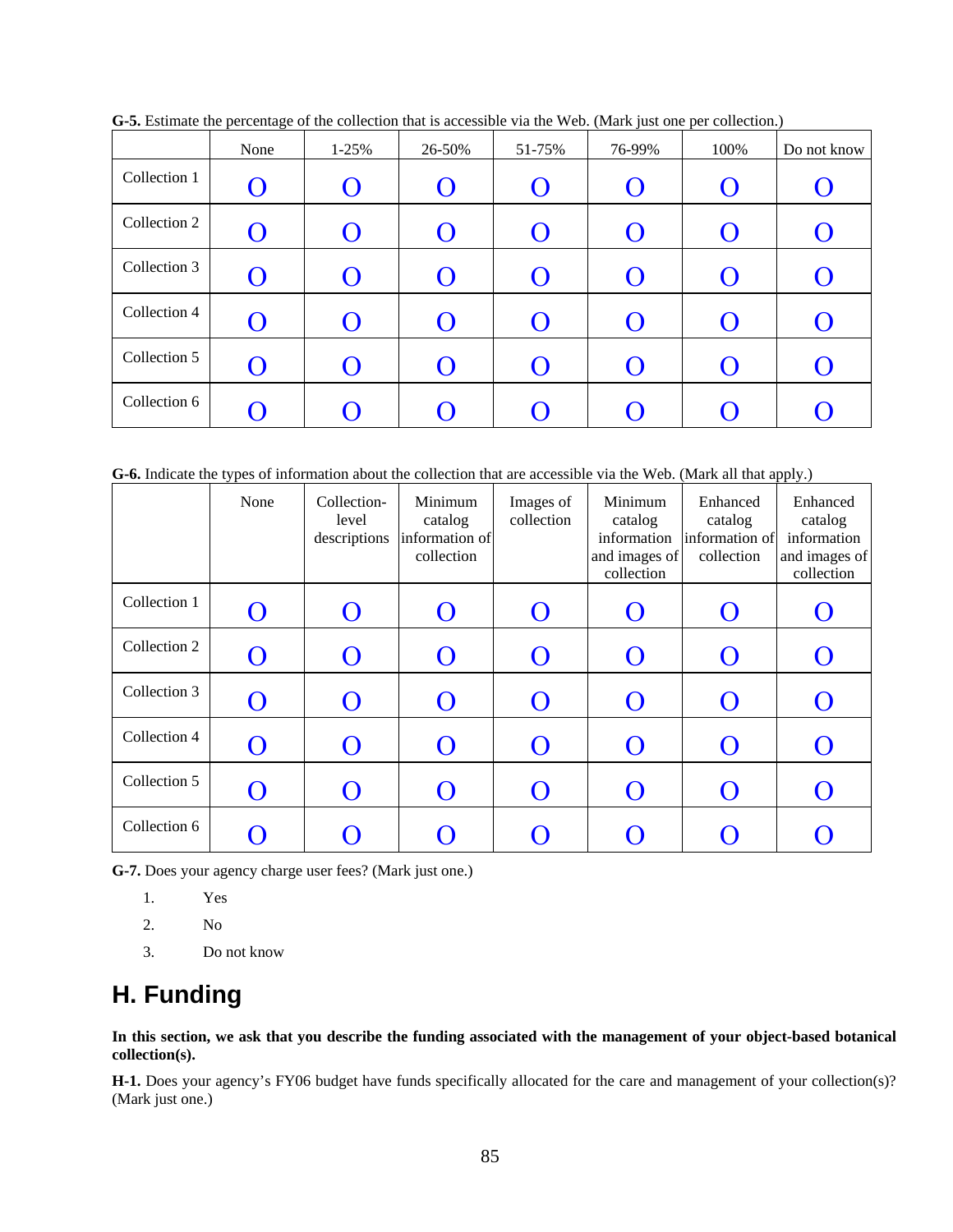- 1. Yes
- 2. No specific line-item in budget, but other budgeted funds are available
- 3. No (Go to question H-3)
- 4. Do not know

**H-2.** For FY05, what was the agency's annual budget designated specifically for the care and management of your scientific collections?

Budget in \$

**H-3.** What is the source of your agency's funds designated for the care and management of scientific collections? (Mark all that apply.)

- 1. Federal
- 2. State
- 3. County or municipal
- 4. Corporate
- 5. Foundation
- 6. Individual donor

**H-4.** Does your agency rely on external funding sources to support scientific collections-related activities? (Mark just one.)

- 1. Yes
- 2. No

## **I. Policies and Procedures**

### **In this section, we ask that you describe the availability and status of written and approved policies and procedures designed to guide the management of your object-based botanical collection(s).**

 **I-1.** For which of the following activities does your reporting unit have written, approved policies and procedures for the management of these collections? (Mark all that apply.)

- 1. None
- 2. Acquisition
- 3. Disposal
- 4. Documentation
- 5. Preservation
- 6. Access and use
- 7. Handling
- 8. Security
- 9. Do not know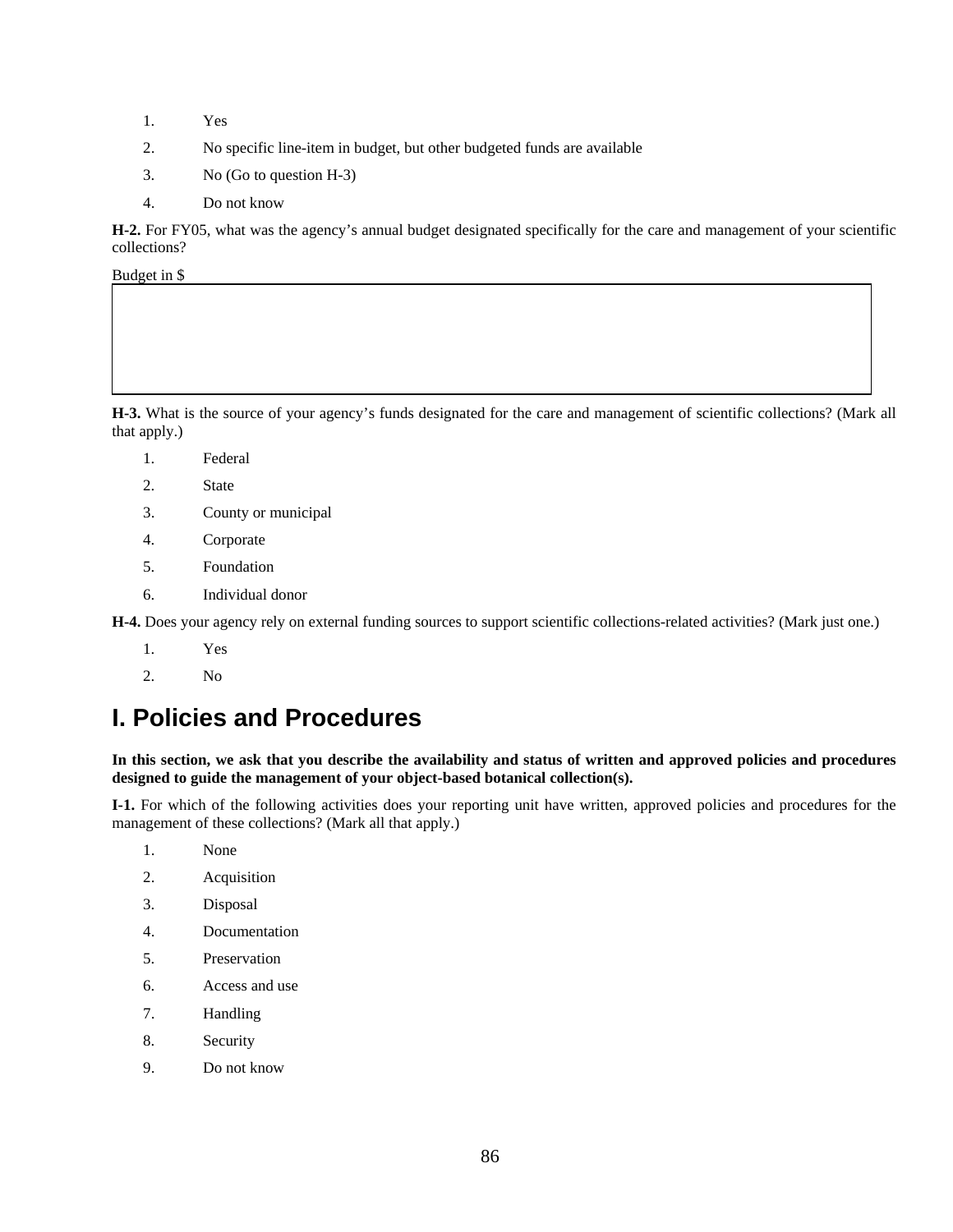**I-2.** Which policies and procedures are current and up-to-date? (Mark all that apply.)

- 1. None
- 2. Acquisition
- 3. Disposal
- 4. Documentation
- 5. Preservation
- 6. Access and use
- 7. Handling
- 8. Security
- 9. Do not know

## **J. Staffing**

**In this section, we ask that you provide information about the number and adequacy of current staffing for your object-based botanical collection(s).** 

**J-1.** In the spaces below, describe the current staffing associated with your object-based scientific collection(s).Number of Full-time paid staff

Number of Part-time paid staff

Number of Full-time unpaid staff

Number of Part-time unpaid staff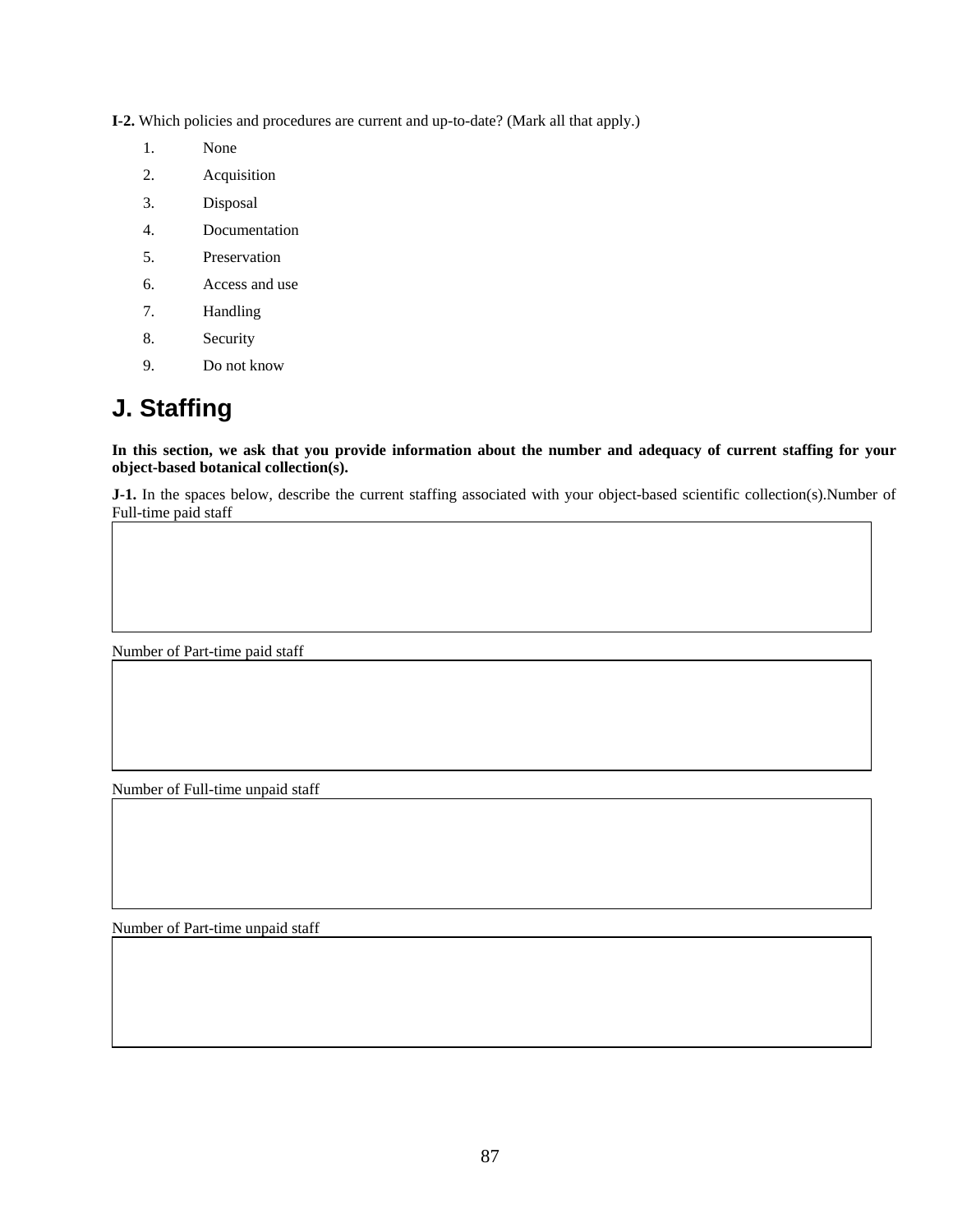**J-2.** Please characterize recent staffing experiences for this collection. (Mark just one.)

- 1. Staffing is stable and vacancies are replaced
- 2. Staff is increasing and new hires have been added
- 3. Staffing is unstable and declining

# **K. Additional Questions**

**K-1.** In the space provided, please list one question you wish we would have asked you about your reporting unit's objectbased botanical collection(s):

**K-2.** In the space provided, briefly explain the answer you would give in response to that question. (No more than 25 words.)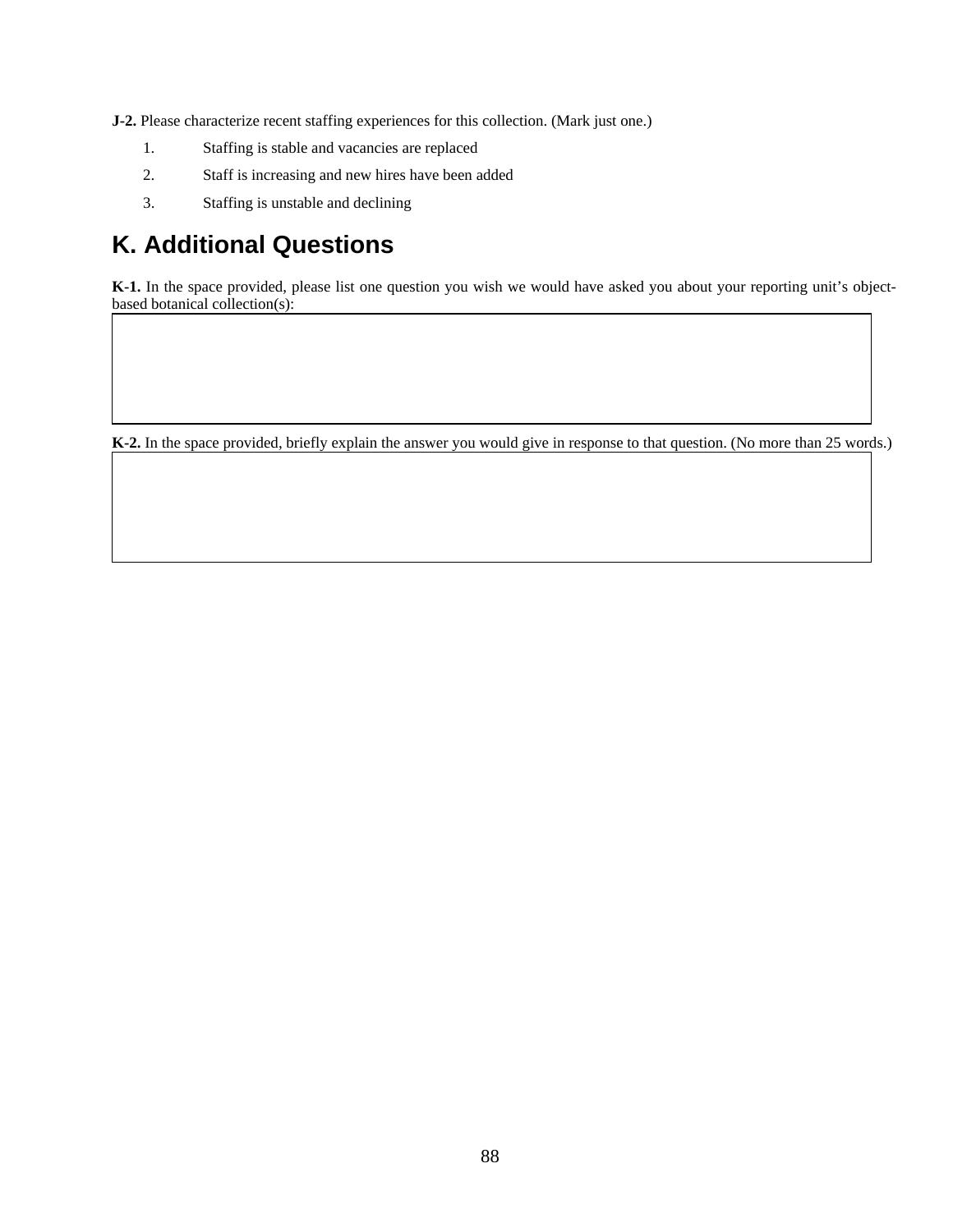# **APPENDIX 5: SECTION K: ADDITIONAL QUESTIONS POSED BY RESPONDENTS**

| <b>Survey Type</b>                                      | <b>Desired Question</b>                                                                                                                                                                                                                           | <b>Desired Answer</b>                                                                                                                                                                                                                                     |
|---------------------------------------------------------|---------------------------------------------------------------------------------------------------------------------------------------------------------------------------------------------------------------------------------------------------|-----------------------------------------------------------------------------------------------------------------------------------------------------------------------------------------------------------------------------------------------------------|
| Archaeological,<br>anthropological, and<br>ethnographic | Do your collections enhance the<br>scientific value of your research?                                                                                                                                                                             | Absolutely. Our archaeozoological and<br>paleobotanical collections are vital for<br>our research. They are not duplicated<br>anywhere.                                                                                                                   |
| <b>Botanical</b>                                        | Do you consider that you need<br>more support to guarantee the<br>conservation and accessibility of the<br>pollen reference collections at<br>STRI? disciplines of scientific<br>research why doesn't the SI give<br>the collection more support? | Absolutely, because the pollen<br>reference collection is a vital research<br>tool for several scientific disciplines                                                                                                                                     |
| <b>Botanical</b>                                        | How long has the collection<br>existed?                                                                                                                                                                                                           | 60 years                                                                                                                                                                                                                                                  |
| <b>Botanical</b>                                        | How many FTEs are devoted to the<br>maintenance of the collection, and<br>how many are actually needed?                                                                                                                                           | Virtually none are devoted to the<br>collection, and 0.5 FTE at a professional<br>level would be desirable.                                                                                                                                               |
| <b>Botanical</b>                                        | Is the collection increase/decrease<br>percentage likely to change in the<br>near future (over the next 5 years)?                                                                                                                                 | Yes - the increase percentage will<br>increase significantly due to expansion<br>of study area                                                                                                                                                            |
| <b>Botanical</b>                                        | What proportion of the botanical<br>collection are dry (Herbarium<br>sheets) and what proportion are wet<br>specimens?                                                                                                                            | 80% Herbarium sheets (300 specimens,<br>120 species). 50% of space or one<br>herbarium cabinet. 50% of space<br>devoted to wet specimens.                                                                                                                 |
| <b>Botanical</b>                                        | What is the expected lifespan of the<br>collection if curation continues at<br>the current level of support?                                                                                                                                      | Some of our botanical collections will be<br>severely compromised or completely<br>lost within 10 years.                                                                                                                                                  |
| <b>Botanical</b>                                        | Where will this collection be in 5<br>years?                                                                                                                                                                                                      | Possibly in a state university's<br>herbarium.                                                                                                                                                                                                            |
| Cellular and tissue                                     | Are adequate resources provided to<br>enhance and modernize<br>characterization of objects in the<br>collections?                                                                                                                                 | No. 80-90% of these bacteria have not<br>been properly identified. None have<br>been sequenced. Molecular analysis of<br>the strains would add greatly to the<br>value of the Milford collection.                                                         |
| Cellular and tissue                                     | Do you intend to perpetually<br>maintain the collections?                                                                                                                                                                                         | No. After our research has been<br>completed, we intend to distribute our<br>specimens to museums or universities.<br>We may, however, keep some<br>specimens as vouchers to support<br>conclusions and recommendations that<br>are based on our results. |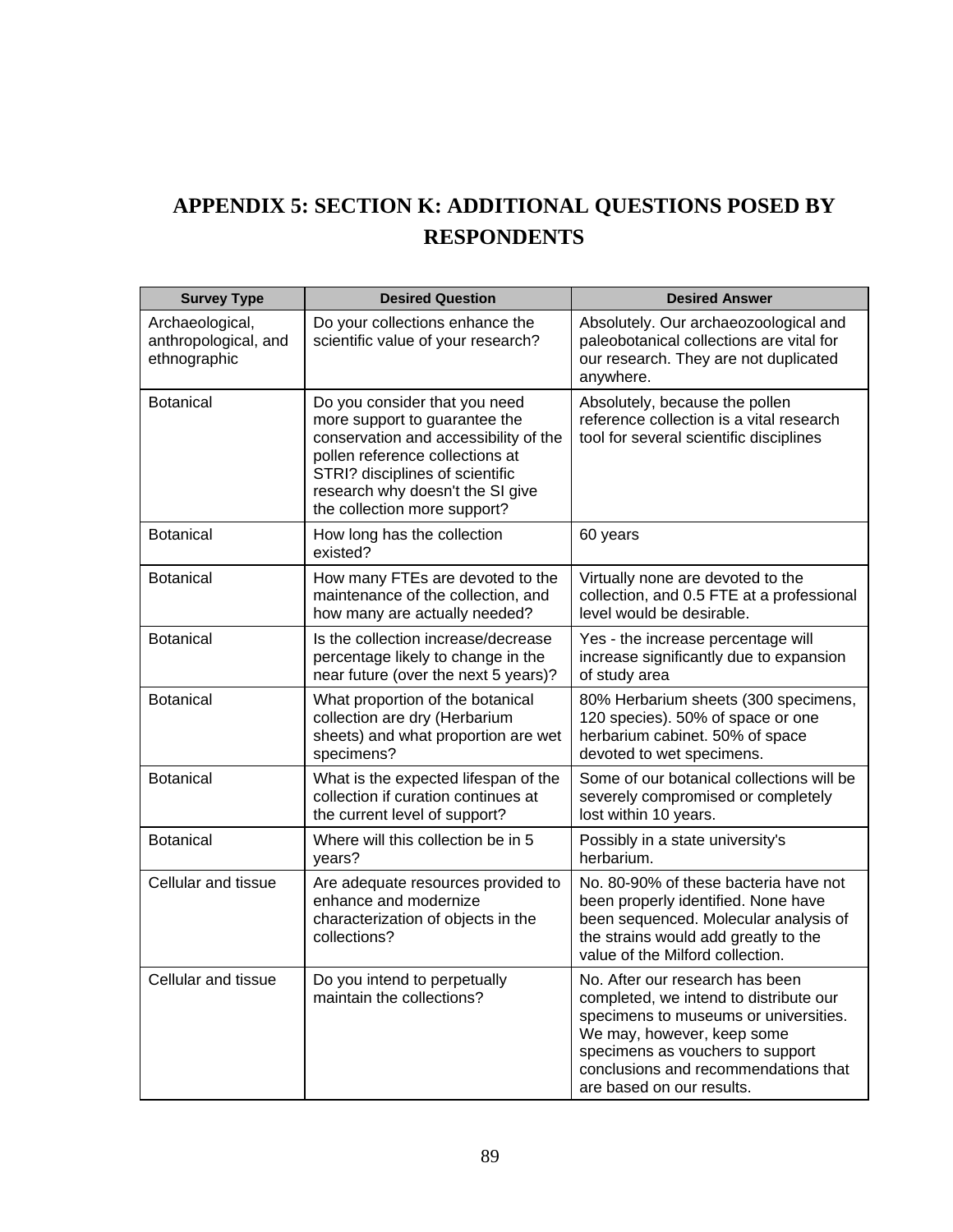| <b>Survey Type</b>            | <b>Desired Question</b>                                                                                                                                                                                                         | <b>Desired Answer</b>                                                                                                                                                                                                                                                             |
|-------------------------------|---------------------------------------------------------------------------------------------------------------------------------------------------------------------------------------------------------------------------------|-----------------------------------------------------------------------------------------------------------------------------------------------------------------------------------------------------------------------------------------------------------------------------------|
| Cellular and tissue           | Does your collection consist of both<br>physical samples and a database of<br>analyzed data?                                                                                                                                    | Yes. The online database of analyzed<br>DNA sequences and genomic<br>annotations is probably more important<br>and more the physical clone collection.                                                                                                                            |
| Cellular and tissue           | Has the availability (including<br>cataloging) of your object-based<br>cellular & tissue collection changed<br>since FY2000? How many years of<br>collection is included in your object-<br>based cellular & tissue collection? | Yes, with additional shelving and<br>allocated storage space with adequate<br>ventilation and temperature control<br>environment. Years of collection: < 20<br>years                                                                                                              |
| Cellular and tissue           | how is the collection supported?                                                                                                                                                                                                | Through a contract to a commercial<br>entity.                                                                                                                                                                                                                                     |
| Cellular and tissue           | Of the staff associated with the<br>collection, are they from other<br>organizations than the reporting unit<br>and other locations than collection<br>site?                                                                    | We rely on state agencies, universities,<br>and other Federal reporting units to<br>provide sample collections. I did not<br>include them in the number of staff<br>associated with the collection because<br>they are too numerous and varied. Also,<br>the people collecting th |
| Cellular and tissue           | Over the next 10 years, do you<br>expect your Collection to increase<br>annually, and if so, and by how<br>much?                                                                                                                | Yes, by 3000 samples annually (~11 cu<br>ft).                                                                                                                                                                                                                                     |
| Cellular and tissue           | What is the long term plan for the<br>collection? (renewal, depletion,<br>archiving)                                                                                                                                            | We have seen collections with no goal<br>or use plan, wasting dollars. Not our<br>own, fortunately.                                                                                                                                                                               |
| Cellular and tissue           | What other information (data) is<br>associated with this collection?                                                                                                                                                            | These specimens were collected within<br>clinical trials sponsored by the VA<br>Cooperative Studies Program. A large<br>amount of clinical data is associated<br>with these specimens.                                                                                            |
| Cellular and tissue           | What percent of staff time is spent<br>working with the collections?                                                                                                                                                            | One full-time staff spends 75% of time<br>One full-time staff spends 2% of time                                                                                                                                                                                                   |
| Chemical                      | What is the use/issues?                                                                                                                                                                                                         | Drug Discovery/Intellectual Property                                                                                                                                                                                                                                              |
| Geological and<br>geophysical | Are there any special any special<br>environmental conditions required<br>to preserve your collection?                                                                                                                          | Yes. The majority of the collection<br>requires freezing and refrigeration for<br>preservation.                                                                                                                                                                                   |
| Geological and<br>geophysical | Does the Bureau have a clear<br>policy regarding the curation of this<br>collection? And, if so, has this policy<br>been implemented?                                                                                           | There is no clear policy on the curation<br>of this collection. In essence, this<br>collection exists in limbo. This collection<br>should be evaluated as to whether its<br>present location and lack of use<br>indicates it should be moved and<br>consolidated somewhere.       |
| Geological and<br>geophysical | For what fraction of the collection<br>has adequate metadata been<br>captured.                                                                                                                                                  | 25-50%                                                                                                                                                                                                                                                                            |
| Geological and<br>geophysical | how long do you plane to store this<br>collection?                                                                                                                                                                              | I have no idea; as long as somebody<br>says its worth storing                                                                                                                                                                                                                     |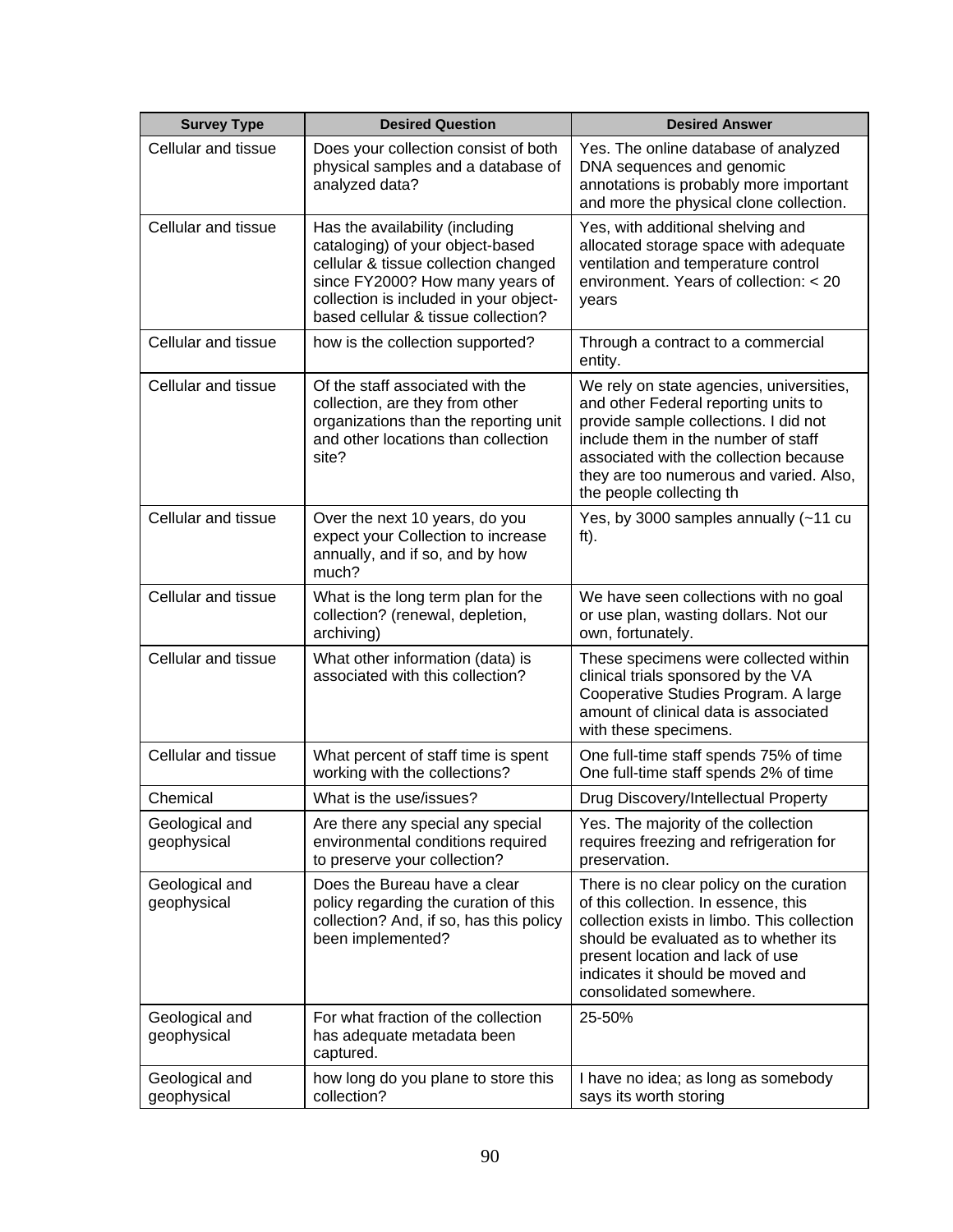| <b>Survey Type</b>            | <b>Desired Question</b>                                                                                                                                                                                | <b>Desired Answer</b>                                                                                                                                                                                                                                                                |
|-------------------------------|--------------------------------------------------------------------------------------------------------------------------------------------------------------------------------------------------------|--------------------------------------------------------------------------------------------------------------------------------------------------------------------------------------------------------------------------------------------------------------------------------------|
| Geological and<br>geophysical | If additional funds were made<br>available to support the collection,<br>how would they be used?                                                                                                       | Complete the cataloging of the collection<br>and make the catalog web based<br>(CRMRT intranet chemistry web page)                                                                                                                                                                   |
| Geological and<br>geophysical | If funding were available to curate<br>collection, would you apply for it?                                                                                                                             | Yes                                                                                                                                                                                                                                                                                  |
| Geological and<br>geophysical | Is the organization's budget model<br>organized in such a way as to<br>account for the need for curation of<br>collections and dissemination of<br>collection information to other<br>potential users. | A more efficient budget model for<br>operating some laboratories could be<br>devised at minor extra cost to the<br>organization, that would benefit the<br>scientific community by addressing<br>critical needs for preserving and<br>disseminating information about<br>collections |
| Geological and<br>geophysical | Is this collection part of a long-term<br>study? If so, how long and<br>frequency of sample collection?                                                                                                | This is a 200 year study with plans for<br>resampling every 20 years or after a<br>major disturbance.                                                                                                                                                                                |
| Geological and<br>geophysical | What environmental and security<br>controls are required to properly<br>curate this collection?                                                                                                        | All samples are curated in dedicated<br>cleanrooms (class 1000 or better).<br>Samples collected on space missions<br>are processed adn stored in positive<br>pressure and gloveboxes under high-<br>purity nitrogen. Samples collected on<br>Earth are processed on laminar flow b   |
| Geological and<br>geophysical | What is it's approximate total<br>market value?                                                                                                                                                        | \$0. Purely scientific collection with no<br>intrinsic value.                                                                                                                                                                                                                        |
| Geological and<br>geophysical | What is unique about this collection<br>and its care?                                                                                                                                                  | The USGS is funded by DOE through a<br>contractor to oversee this collection and<br>it is housed on an access controlled<br>base Nevada Test Site.                                                                                                                                   |
| Geological and<br>geophysical | What research topic(s) is/are<br>supported by these collections?                                                                                                                                       | Planetary impact cratering for both of<br>our collections. The collections are<br>commonly rocks and/or core samples<br>from impact craters around the world.                                                                                                                        |
| Invertebrate zoology          | Does your agency intend to<br>continue staffing the collection with<br>trained profesional?                                                                                                            | The agency locally expresses a desire<br>to maintain the collections but has no<br>program to train staff or replace staff lost<br>to retirement or other attrition.                                                                                                                 |
| Invertebrate zoology          | Is your collection onsite?                                                                                                                                                                             | Our collection is maintained by another<br>group and some of my 'don't know'<br>answers result from this.                                                                                                                                                                            |
| Invertebrate zoology          | What do you consider an<br>OPTIMUM Staffing level to support<br>the collection-related personnel<br>requirements of the IZ Collection?                                                                 | 0-25 Curators depending on breadth of<br>coverage 40-50 GS-1016 Technical<br>Staff - 1 FTE per curator to provide<br>basic research support and research-<br>specific collection support 20-25 "core"<br>CM staff to support IZ's Collection<br>Program                              |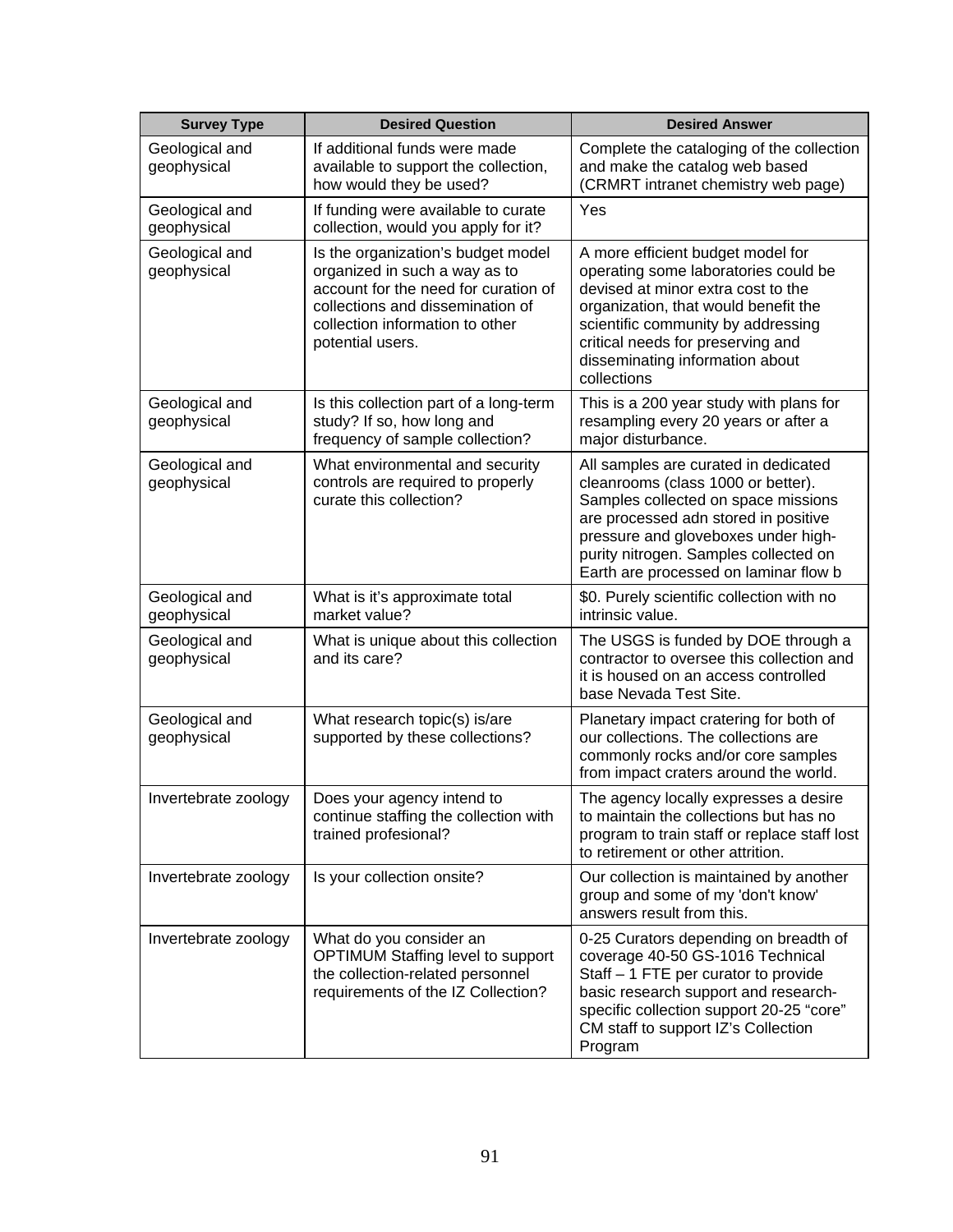| <b>Survey Type</b>   | <b>Desired Question</b>                                                                                                                                                                                | <b>Desired Answer</b>                                                                                                                                                                                                                                                                |
|----------------------|--------------------------------------------------------------------------------------------------------------------------------------------------------------------------------------------------------|--------------------------------------------------------------------------------------------------------------------------------------------------------------------------------------------------------------------------------------------------------------------------------------|
| Invertebrate zoology | What is the long-term plan for the<br>disposition of the benthic<br>invertebrate collection housed at<br>the USGS National Water Quality<br>Laboratory?                                                | An alternative acceptable procedure for<br>disposition, requiring NARA's approval,<br>is being prepared and evaluated for<br>eventual deposition at museums and<br>permanent repositories.                                                                                           |
| Invertebrate zoology | What was the effect of Hurricane<br>Katrina on the collection?                                                                                                                                         | Katrina destroyed the area housing the<br>SIPAC collection and, to date, 1250 of<br>9010 samples (14%) have been<br>recovered. Recovery efforts are<br>ongoing.                                                                                                                      |
| Invertebrate zoology | Why is it being maintained?                                                                                                                                                                            | It is mandatory for all quarantines to<br>maintain a voucher collection of all<br>species and strains that are brought into<br>the facility.                                                                                                                                         |
| Invertebrate zoology | Why is it important to maintain this<br>collection?                                                                                                                                                    | This is the only collection specializing in<br>collecting and documenting insects<br>found in foods.                                                                                                                                                                                 |
| Paleontology         |                                                                                                                                                                                                        | Currently have only one active<br>collection. All previous collections have<br>been archived to the Smithsonian<br>Institution.                                                                                                                                                      |
| Paleontology         | Could we get funds to catalog our<br>paleontology collection and put that<br>information out on the web?                                                                                               | We think if would be a worthwhile<br>venture but we don't have the funds<br>ourselves.                                                                                                                                                                                               |
| Paleontology         | Does your Federal agency have the<br>legal authority to fund the care and<br>curation of scientific collections?                                                                                       | No, the Forest Service does not have<br>the legal authority under its enabling act,<br>the Federal property laws, or other<br>authority to fund the curation of<br>paleontological resources.                                                                                        |
| Paleontology         | If your unit had funds available<br>specifically for improving the<br>paleontology collections, what<br>would you spend them on?                                                                       | Give full-time positions to the three part-<br>time personnel in order to improve and<br>accelerate cataloguing                                                                                                                                                                      |
| Paleontology         | Is electronic/Web access necessary<br>for these collections?                                                                                                                                           | No. Collections are mostly created/used<br>by in-house researchers and<br>collaborators, who have full access;<br>collections referenced in scientific<br>literature.                                                                                                                |
| Paleontology         | Is the organization's budget model<br>organized in such a way as to<br>account for the need for curation of<br>collections and dissemination of<br>collection information to other<br>potential users. | A more efficient budget model for<br>operating some laboratories could be<br>devised at minor extra cost to the<br>organization, that would benefit the<br>scientific community by addressing<br>critical needs for preserving and<br>disseminating information about<br>collections |
| Paleontology         | Is there a unique focus of the fossil<br>collections?                                                                                                                                                  | Yes. These are the fossils from which<br>age calls were made for the USGS<br>geological maps, and energy resources<br>assessments                                                                                                                                                    |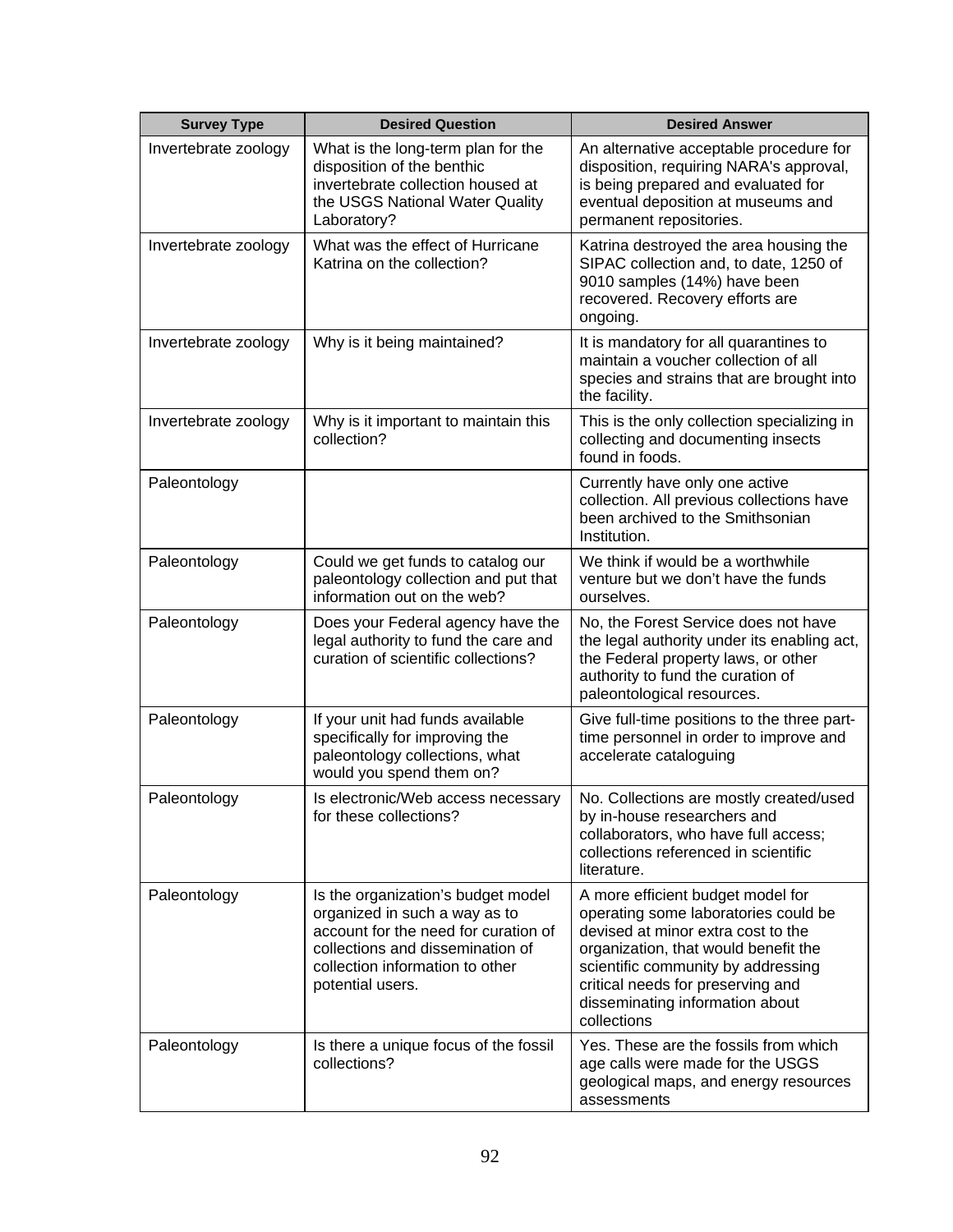| <b>Survey Type</b> | <b>Desired Question</b>                                                                                                                                                                                                         | <b>Desired Answer</b>                                                                                                                                                                                                                                                             |
|--------------------|---------------------------------------------------------------------------------------------------------------------------------------------------------------------------------------------------------------------------------|-----------------------------------------------------------------------------------------------------------------------------------------------------------------------------------------------------------------------------------------------------------------------------------|
| Paleontology       | Who has ultimate<br>ownership/jurisdiction of the<br>collection                                                                                                                                                                 | <b>U.S. National Museum</b>                                                                                                                                                                                                                                                       |
| Paleontology       | why am I being asked these<br>questions?                                                                                                                                                                                        | I do not know                                                                                                                                                                                                                                                                     |
| Technological      | Describe in detail the collection and<br>how it is used. Give more than 25<br>words for each collection -- 100<br>words per collection would be good.                                                                           | We have one old steel bridge with<br>defects and 3 contemporary concrete<br>bridges. We monitor their condition in<br>response to millions of tons of traffic and<br>various weather condition.                                                                                   |
| Technological      | What environmental and security<br>controls are required to properly<br>curate this collection?                                                                                                                                 | All samples are curated in a dedicated<br>cleanroom (class 1000). Samples are<br>maintained in locked containers on a<br>secure NASA site.                                                                                                                                        |
| Vertebrate zoology | Age of collection                                                                                                                                                                                                               | This is a historic collection. Most<br>specimens were collected in the mid-<br>1930s. Some species are no longer<br>found in area.                                                                                                                                                |
| Vertebrate zoology | Are other collections described<br>associated with this one?                                                                                                                                                                    | Yes, the NEFSC Zooplankton Collection<br>is based on the same collections                                                                                                                                                                                                         |
| Vertebrate zoology | describe the current staffing<br>associated with your object-based<br>scientific collection(s). - Is this their<br>full time responsibility?                                                                                    | No, part-time responsibility                                                                                                                                                                                                                                                      |
| Vertebrate zoology | Has the availability (including<br>cataloging) of your object-based<br>cellular & tissue collection changed<br>since FY2000? How many years of<br>collection is included in your object-<br>based cellular & tissue collection? | Yes, with additional shelving and<br>allocated storage space with adequate<br>ventilation and temperature control<br>environment. Years of collection: < 20<br>years                                                                                                              |
| Vertebrate zoology | How are R&D results made<br>available?                                                                                                                                                                                          | R&D findings need to be made available<br>via the web                                                                                                                                                                                                                             |
| Vertebrate zoology | more details on uses of collection??                                                                                                                                                                                            | 1) marine fish population age<br>composition estimates; 2) growth<br>studies; 3) DNA studies; 4) elemental<br>composition studies; 5) training of age<br>readers; 6) QA/QC protocols                                                                                              |
| Vertebrate zoology | Of the staff associated with the<br>collection, are they from other<br>organizations than the reporting unit<br>and other locations than collection<br>site?                                                                    | We rely on state agencies, universities,<br>and other Federal reporting units to<br>provide sample collections. I did not<br>include them in the number of staff<br>associated with the collection because<br>they are too numerous and varied. Also,<br>the people collecting th |
| Vertebrate zoology | See my comments concerning the<br>algal and invertebrate collections.                                                                                                                                                           | One part time curator/taxonomist can<br>not keep up collections covering two<br>kingdoms and an estimated 20 phyla.                                                                                                                                                               |